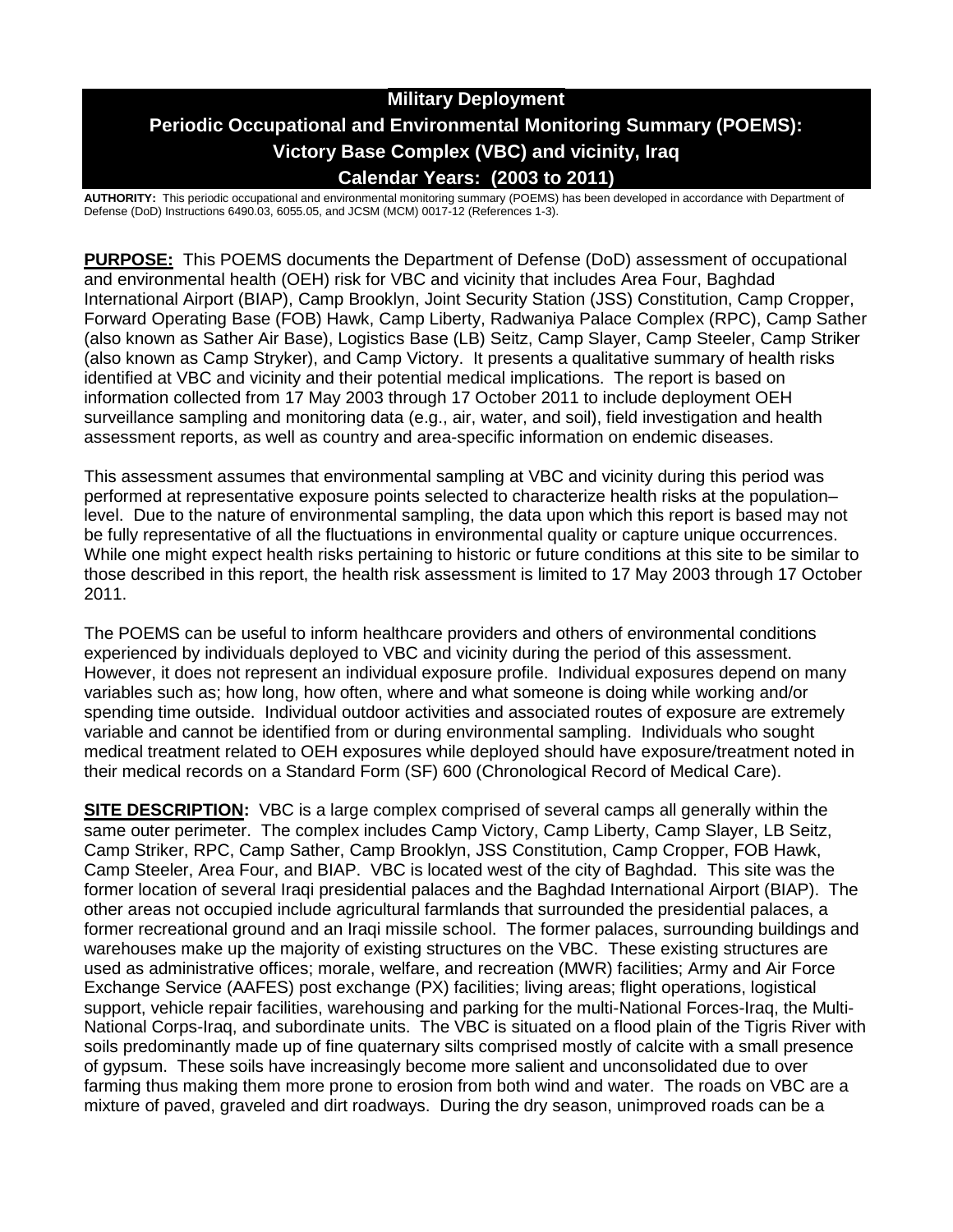source of suspended particulate matter. The surrounding areas to the north and east of VBC are residential and urban regions. Areas to the south and west are primarily agricultural fields.

**SUMMARY:** Conditions that may pose a Moderate or greater health risk are summarized in Table 1. Table 2 provides population based risk estimates for identified OEH conditions at VBC and vicinity. As indicated in the detailed sections that follow Table 2, controls established to reduce health risk were factored into this assessment. In some cases, e.g., ambient air, specific controls are noted, but not routinely available/feasible.

### **Table 1: Summary of Occupational and Environmental Conditions with MODERATE or Greater Health Risk**

### **Short-term health risks & medical implications:**

The following hazards may be associated with potential acute health effects in some personnel during deployment at VBC and vicinity:

Inhalable coarse particulate matter less than 10 micrometers in diameter  $(PM_{10})$  from environmental dust and burn pits and/or incinerators, food/waterborne diseases (e.g., bacterial diarrhea, hepatitis A, typhoid/paratyphoid fever, diarrheacholera, diarrhea-protozoal, brucellosis, hepatitis E); other endemic diseases (cutaneous leishmaniasis (acute), Crimean-Congo hemorrhagic fever, sandfly fever, scrub typhus(mite-borne), leptospirosis, schistosomiasis, Tuberculosis (TB), rabies, Q fever); and heat stress. For food/waterborne diseases (e.g., bacterial diarrhea, hepatitis A, typhoid/paratyphoid fever, diarrhea-cholera, diarrhea-protozoal, brucellosis, hepatitis E), if ingesting local food and water, the health effects can temporarily incapacitate personnel (diarrhea) or result in prolonged illness (hepatitis A, typhoid/paratyphoid fever, brucellosis, hepatitis E). Risks from food/waterborne diseases may have been reduced with preventive medicine controls and mitigation, which includes hepatitis A and typhoid fever vaccinations and only drinking from approved water sources in accordance with standing CENTCOM policy. For other vector-borne endemic diseases (cutaneous leishmaniasis (acute), Crimean-Congo hemorrhagic fever, sandfly fever, scrub typhus (mite-borne), these diseases may constitute a significant risk due to exposure to biting vectors; risk reduced to 'Low' by proper wear of the treated uniform, application of repellent to exposed skin, bed net use, and appropriate chemoprophylaxis, as well as minimizing areas of standing water and other vector-breeding areas. For water contact diseases (leptospirosis and schistosomiasis) activities involving extensive contact with surface water increase risk. For respiratory diseases (TB), personnel in close-quarter conditions could have been at risk for person-to-person spread. Animal contact diseases (rabies, Q fever), pose year-round risk. For heat stress, risk can be greater during months of April through October, and greater for susceptible persons including those older than 45, of low fitness level, unacclimatized, or with underlying medical conditions, and those under operational constraints (equipment, PPE, vehicles). Risks from heat stress may have been reduced with preventive medicine controls, work-rest cycles, proper hydration and nutrition, and mitigation.

Lithium Battery Warehouse Fire: A week-long fire took place at a lithium battery warehouse near Camp Brooklyn in 2009. See Section 10.8, and Table 2 below, under unique incidents/concerns. Personnel outside of the hazard zone may have experienced mild irritation of the eyes or respiratory tract for a short-term duration and such exposures were not likely severe enough to pose a chronic, long-term health hazard. However individuals affected by exposure to the emissions were not identified (Ref 31).

Air quality: For inhalable coarse particulate matter less than 10 micrometers in diameter (PM<sub>10</sub>) from environmental dust, the PM<sup>10</sup> overall short-term health risk was 'Variable (Low to High).' For inhalable fine particulate matter less than 2.5 micrometers in diameter (PM2.5) from environmental dust, the PM2.5 overall short-term health risk was 'Low.' However, the entire VBC and vicinity area is an arid and dust-prone desert environment, also subject to vehicle traffic. Consequently, exposures to  $PM_{10}$  and  $PM_{2.5}$  may vary, as conditions may vary, and may result in mild to more serious short-term health effects (e.g., eye, nose or throat and lung irritation) in some personnel while at this site, particularly exposures to high levels of dust such as during high winds or dust storms. For PM<sup>10</sup> and PM2.5, certain subgroups of the deployed forces (e.g., those with pre-existing asthma/cardio-pulmonary conditions) are at greatest risk of developing notable health effects. Burn pits and/or incinerators were reported in operation at VBC and vicinity – see Section 10.7. The PM<sub>10</sub> overall short-term health risks specifically for burn pits and/or incinerators was 'Variable (Low to High).' There were insufficient data (too few PM2.5 air samples) with which to characterize short-term health risk from exposure to PM<sub>2.5</sub> near burn pits and/or incinerators. Where burn pits and incinerators exist, all exposures may vary, and exposures to high levels of PM<sub>10</sub> and PM<sub>2.5</sub> from smoke may result in mild to more serious short-term health effects (e.g., eye, nose or throat and lung irritation) in some personnel and certain subgroups. Although most short-term health effects from exposure to particulate matter and burn pit smoke should have resolved post-deployment, providers should be prepared to consider the relationship between deployment exposures and current complaints. Some individuals may have sought treatment for acute respiratory irritation during their time at Wright and vicinity. Personnel who reported with symptoms or required treatment while at site(s) with burn pit activity should have exposure and treatment noted in medical record (e.g., electronic medical record and/or on a Standard Form (SF) 600

> Page 2 of 31 Reviewed by CENTCOM (1 May 2017) Final Approval Date (13 April 2018)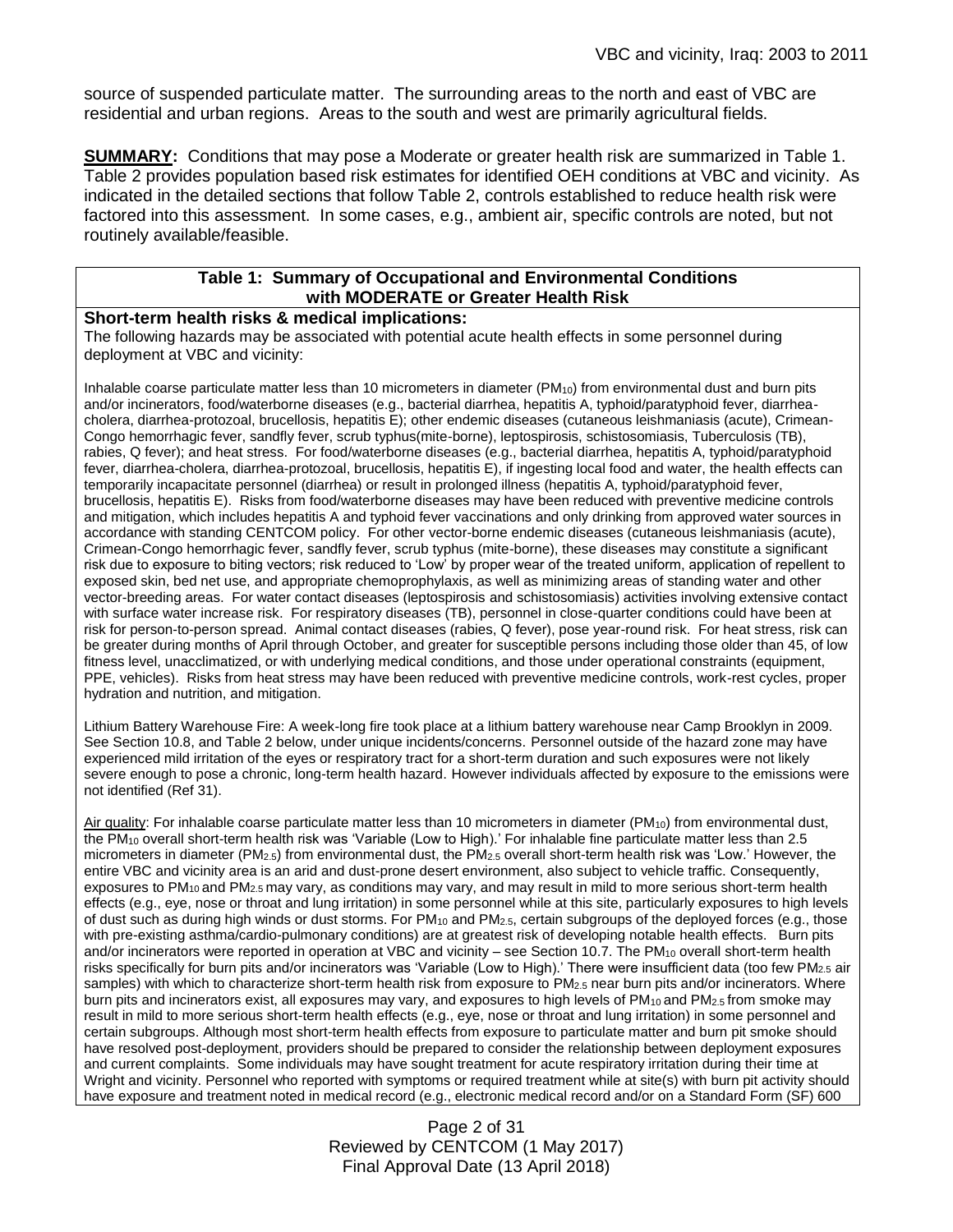#### (*Chronological Record of Medical Care*).

#### **Long-term health risks & medical implications:**

The following hazards may be associated with potential chronic health effects in some personnel during deployment at VBC and vicinity:

Lithium Battery Warehouse Fire: A week-long fire took place at a lithium battery warehouse near Camp Brooklyn in 2009. See Section 10.8, and Table 2 below, under unique incidents/concerns. Personnel outside of the hazard zone may have experienced mild irritation of the eyes or respiratory tract for a short-term duration and such exposures were not likely severe enough to pose a chronic, long-term health hazard. However, individuals affected by exposure to the emissions were not identified (Ref 31).

Air quality: For inhalable fine particulate matter less than 2.5 micrometers in diameter ( $PM_{2.5}$ ) from environmental dust, the overall long-term health risk was 'Moderate.' Inhalable coarse particulate matter less than 10 micrometers in diameter (PM10) from environmental dust was not evaluated for long-term health risk due to no available health guidelines. However, the entire VBC and vicinity area is an arid and dust-prone desert environment, also subject to vehicle traffic, and conditions may have varied. Burn pits and/or incinerators were reported in operation at VBC and vicinity – see Section 10.7. There were insufficient data (too few PM<sub>2.5</sub> air samples) with which to characterize long-term health risk from exposure to PM<sub>2.5</sub> near burn pits and/or incinerators. The PM<sub>10</sub> and the PM<sub>2.5</sub> overall long-term health risks were not evaluated at the burn pit and/or incinerator locations at VBC and vicinity due to 'insufficient data (too few PM2.5 air samples) collected near burn pits (or incinerators) provided for analysis' and due to 'no available health guidelines for  $PM_{10}$ ' - see Section 10.7. However, burn pit and incinerator exposures all may vary, as conditions may have varied. For inhalational exposure to high levels of dust containing  $PM_{10}$  and  $PM_{2.5}$ , such as during high winds or dust storms, and for exposures to burn pit smoke, it is considered possible that some otherwise healthy personnel, who were exposed for a long-term period to dust and particulate matter, could develop certain health conditions (e.g., reduced lung function, cardiopulmonary disease). Personnel with a history of asthma or cardiopulmonary disease could potentially be more likely to develop such chronic health conditions. While the dust and particulate matter exposures and exposures to burn pits are acknowledged, at this time there were no specific recommended, post-deployment medical surveillance evaluations or treatments. Providers should still consider overall individual health status (e.g., any underlying conditions/susceptibilities) and any potential unique individual exposures (such as burn pits/barrels, incinerators, occupational or specific personal dosimeter data) when assessing individual concerns. Certain individuals may need to be followed/evaluated for specific occupational exposures/injuries (e.g., annual audiograms as part of the medical surveillance for those enrolled in the Hearing Conservation Program; and personnel covered by Respiratory Protection Program and/or Hazardous Waste/Emergency Responders Medical Surveillance).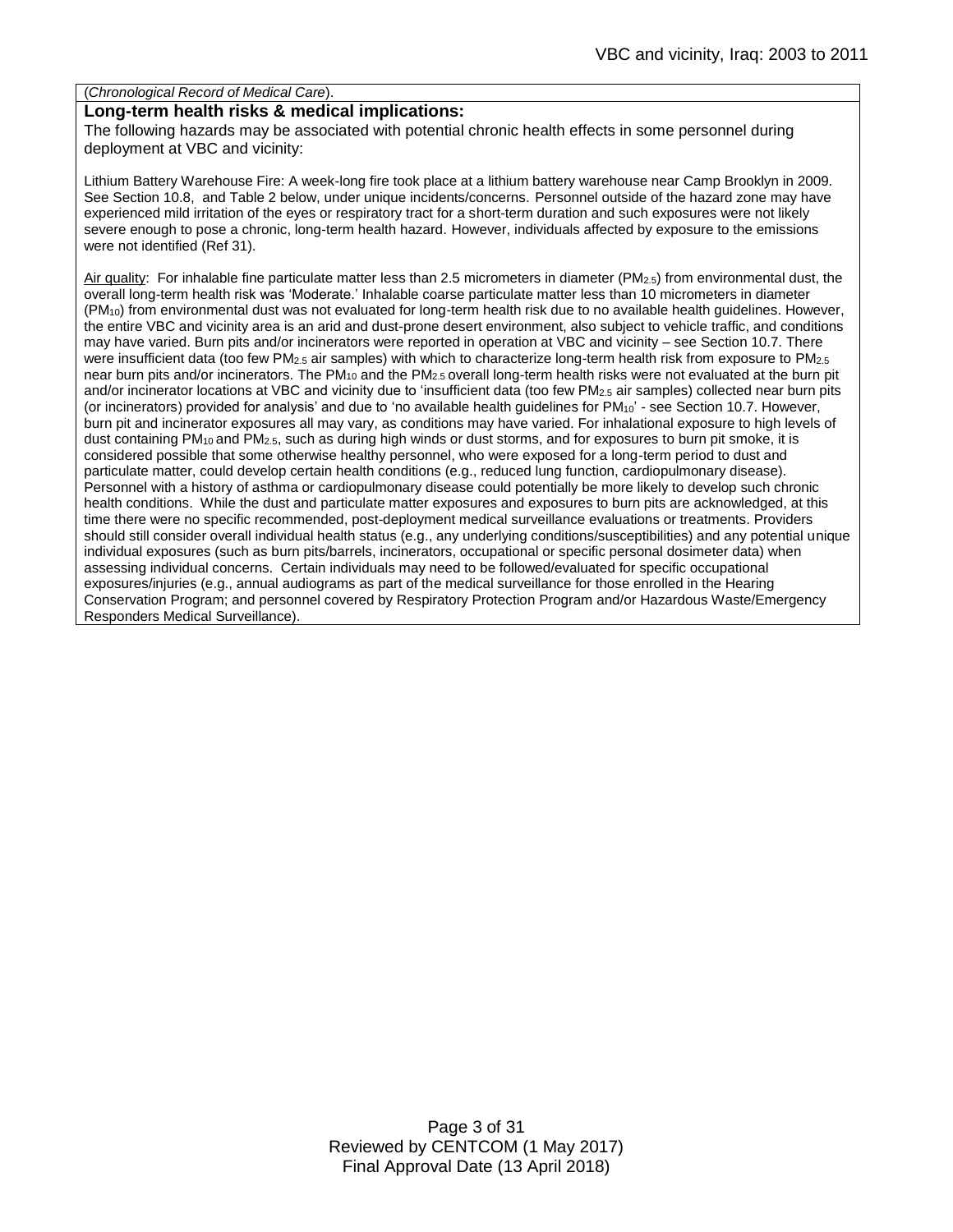**Table 2. Population-Based Health Risk Estimates - VBC and vicinity that includes Area Four, BIAP, Camp Brooklyn, JSS Constitution, Camp Cropper, FOB Hawk, Camp Liberty, RPC, Camp Sather (also known as Sather Air Base), LB Seitz, Camp Slayer, Camp Steeler, Camp Striker (also known as Camp Stryker), and Camp Victory1, 2**

| Source of<br><b>Identified Health</b><br>Risk <sup>3</sup>                        | Unmitigated Health Risk Estimate <sup>4</sup>                                                                                                                                                                                                                                                                                                                                                                                                                                                                                                                      | <b>Control Measures</b><br>Implemented                                                                                                                 | Residual Health Risk Estimate <sup>4</sup>                                                                                                                                                                                                                                                                                                                                                                                                                                                                                                                          |
|-----------------------------------------------------------------------------------|--------------------------------------------------------------------------------------------------------------------------------------------------------------------------------------------------------------------------------------------------------------------------------------------------------------------------------------------------------------------------------------------------------------------------------------------------------------------------------------------------------------------------------------------------------------------|--------------------------------------------------------------------------------------------------------------------------------------------------------|---------------------------------------------------------------------------------------------------------------------------------------------------------------------------------------------------------------------------------------------------------------------------------------------------------------------------------------------------------------------------------------------------------------------------------------------------------------------------------------------------------------------------------------------------------------------|
| <b>AIR</b>                                                                        |                                                                                                                                                                                                                                                                                                                                                                                                                                                                                                                                                                    |                                                                                                                                                        |                                                                                                                                                                                                                                                                                                                                                                                                                                                                                                                                                                     |
| Particulate<br>matter less than<br>10 micrometers<br>in diameter<br>$(PM_{10})$   | Short-term: Variable (Low to High).<br>Daily levels vary; acute health effects<br>(e.g., upper respiratory tract irritation)<br>more pronounced during peak days.<br>More serious effects are possible in<br>susceptible persons (e.g., those with<br>asthma/existing respiratory diseases).<br>Long-term: No health guidelines                                                                                                                                                                                                                                    | Limiting strenuous<br>physical activities when air<br>quality is especially poor;<br>and actions such as<br>closing tent flaps,<br>windows, and doors. | Short-term: Variable (Low to High).<br>Daily levels vary; acute health effects<br>(e.g., upper respiratory tract irritation)<br>more pronounced during peak days.<br>More serious effects are possible in<br>susceptible persons (e.g., those with<br>asthma/existing respiratory diseases).<br>Long-term: No health guidelines                                                                                                                                                                                                                                     |
| Particulate<br>matter less than<br>2.5 micrometers<br>in diameter<br>$(PM_{2.5})$ | Short-term: Low. A majority of the<br>time mild acute (short term) health<br>effects are anticipated; certain peak<br>levels may produce mild eye, nose, or<br>throat irritation in some personnel and<br>pre-existing health conditions (e.g.,<br>asthma, or cardiopulmonary diseases)<br>may be exacerbated.<br>Long-term: Moderate. A small<br>percentage of personnel may be at<br>increased risk for developing chronic<br>conditions, particularly those more<br>susceptible to acute effects (e.g.,<br>those with asthma/existing respiratory<br>diseases). | Limiting strenuous<br>physical activities when air<br>quality is especially poor;<br>and actions such as<br>closing tent flaps,<br>windows, and doors. | Short-term: Low. A majority of the time<br>mild acute (short term) health effects<br>are anticipated; certain peak levels<br>may produce mild eye, nose, or throat<br>irritation in some personnel and pre-<br>existing health conditions (e.g.,<br>asthma, or cardiopulmonary diseases)<br>may be exacerbated.<br>Long-term: Moderate. A small<br>percentage of personnel may be at<br>increased risk for developing chronic<br>conditions, particularly those more<br>susceptible to acute effects (e.g.,<br>those with asthma/existing respiratory<br>diseases). |
| $PM_{10}$<br><b>Metals</b>                                                        | Short-term: Low for PM <sub>10</sub> cadmium in<br>2004, PM <sub>10</sub> lead in 2005, and PM <sub>10</sub><br>vanadium in 2006.<br>Long-term: Low for PM <sub>10</sub> aluminum<br>and vanadium in 2006. Moderate for<br>PM <sub>10</sub> cobalt in 2006.                                                                                                                                                                                                                                                                                                        |                                                                                                                                                        | Short-term: Low for PM <sub>10</sub> cadmium in<br>2004, PM <sub>10</sub> lead in 2005, and PM <sub>10</sub><br>vanadium in 2006.<br>Long-term: Low for PM <sub>10</sub> aluminum<br>and vanadium in 2006. Moderate for<br>PM <sub>10</sub> cobalt in 2006.                                                                                                                                                                                                                                                                                                         |
| PM <sub>2.5</sub><br>Metals                                                       | Short-term: Error! Reference source<br>not found.<br>Long-term: Error! Reference source                                                                                                                                                                                                                                                                                                                                                                                                                                                                            |                                                                                                                                                        | Short-term: Error! Reference source<br>not found.<br>Long-term: Error! Reference source                                                                                                                                                                                                                                                                                                                                                                                                                                                                             |
|                                                                                   | not found.                                                                                                                                                                                                                                                                                                                                                                                                                                                                                                                                                         |                                                                                                                                                        | not found.                                                                                                                                                                                                                                                                                                                                                                                                                                                                                                                                                          |
| Water                                                                             |                                                                                                                                                                                                                                                                                                                                                                                                                                                                                                                                                                    |                                                                                                                                                        |                                                                                                                                                                                                                                                                                                                                                                                                                                                                                                                                                                     |
| Water for Other<br>Purposes                                                       | Short-term: None to None to Low.                                                                                                                                                                                                                                                                                                                                                                                                                                                                                                                                   | Water treated in                                                                                                                                       | Short-term: None to None to Low.                                                                                                                                                                                                                                                                                                                                                                                                                                                                                                                                    |
|                                                                                   | Long-term: None identified based on<br>available sample data.                                                                                                                                                                                                                                                                                                                                                                                                                                                                                                      | accordance with<br>standards applicable to its<br>intended use                                                                                         | Long-term: None identified based on<br>available sample data.                                                                                                                                                                                                                                                                                                                                                                                                                                                                                                       |
| <b>ENDEMIC</b><br><b>DISEASE</b>                                                  |                                                                                                                                                                                                                                                                                                                                                                                                                                                                                                                                                                    |                                                                                                                                                        |                                                                                                                                                                                                                                                                                                                                                                                                                                                                                                                                                                     |
| Food<br>borne/Waterborne<br>(e.g., diarrhea-<br>bacteriological)                  | Short-term: Variable, High (bacterial<br>diarrhea, hepatitis A, typhoid fever) to<br>Moderate (diarrhea-cholera, diarrhea-<br>protozoal, brucellosis and hepatitis E).<br>If local food/water were consumed, the<br>health effects can temporarily<br>incapacitate personnel (diarrhea) or<br>result in prolonged illness (Hepatitis A,<br>Typhoid fever, Brucellosis, Hepatitis<br>E).<br>Long-term: none identified                                                                                                                                              | Preventive measures<br>include Hepatitis A and<br>Typhoid fever vaccination<br>and consumption of food<br>and water only from<br>approved sources.     | Short-term: Low to none<br>Long-term: No data available                                                                                                                                                                                                                                                                                                                                                                                                                                                                                                             |
|                                                                                   |                                                                                                                                                                                                                                                                                                                                                                                                                                                                                                                                                                    |                                                                                                                                                        |                                                                                                                                                                                                                                                                                                                                                                                                                                                                                                                                                                     |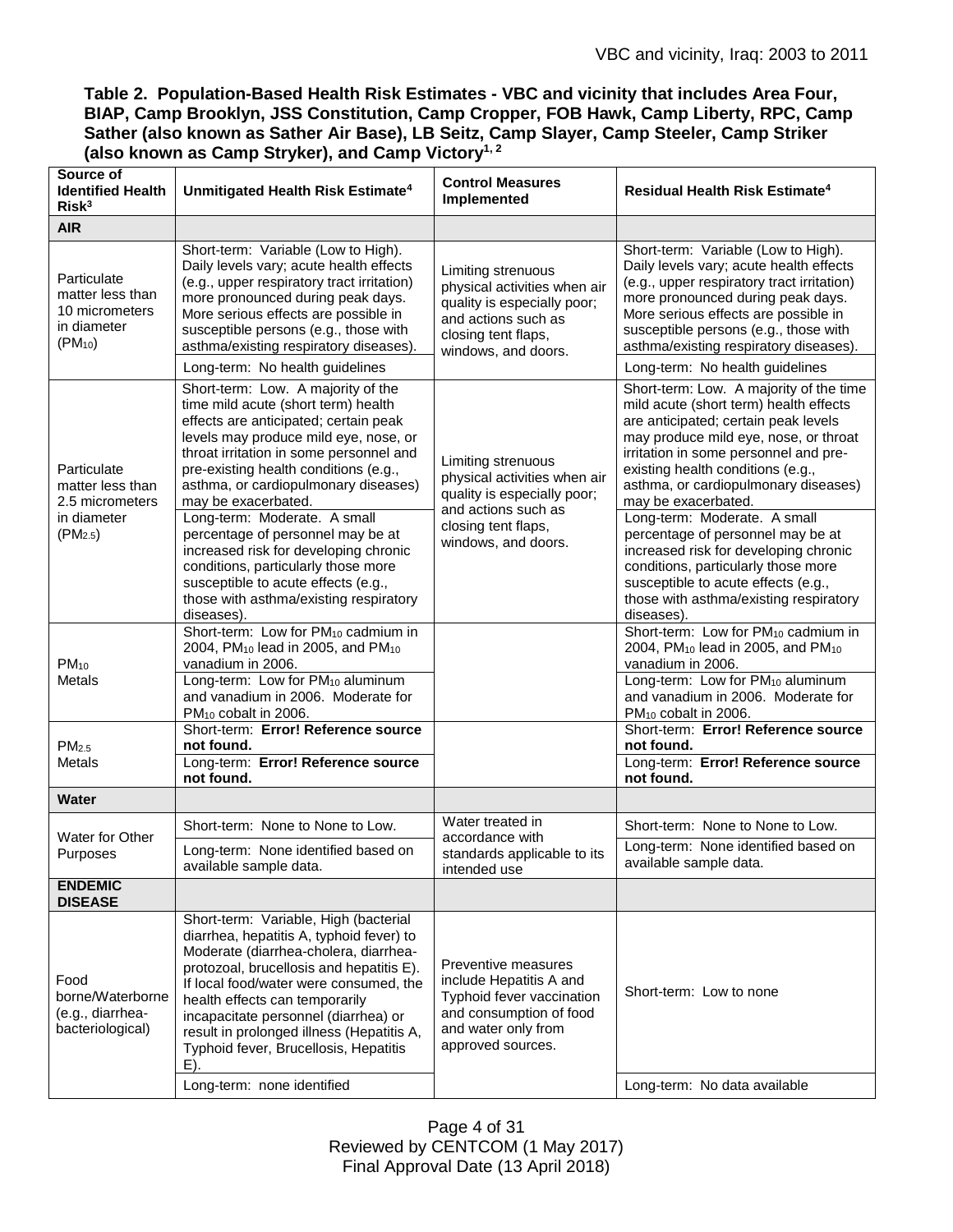| Source of<br><b>Identified Health</b><br>Risk <sup>3</sup> | Unmitigated Health Risk Estimate <sup>4</sup>                                                                                                                                                                                                                                                                                                                  | <b>Control Measures</b><br>Implemented                                                                                                                                                                                                                                                                                                                                                    | Residual Health Risk Estimate <sup>4</sup>                                                                                                                                                                                                                                                                                                                                                                                        |
|------------------------------------------------------------|----------------------------------------------------------------------------------------------------------------------------------------------------------------------------------------------------------------------------------------------------------------------------------------------------------------------------------------------------------------|-------------------------------------------------------------------------------------------------------------------------------------------------------------------------------------------------------------------------------------------------------------------------------------------------------------------------------------------------------------------------------------------|-----------------------------------------------------------------------------------------------------------------------------------------------------------------------------------------------------------------------------------------------------------------------------------------------------------------------------------------------------------------------------------------------------------------------------------|
| Arthropod Vector<br><b>Borne</b>                           | Short-term: Variable, Moderate for<br>leishmaniasis-cutaneous, Crimean-<br>Congo hemorrhagic fever, sandfly<br>fever and typhus-miteborne; Low for<br>West Nile fever, and Plague.                                                                                                                                                                             | Preventive measures<br>include proper wear of<br>treated uniform.<br>application of repellent to<br>exposed skin, and bed net<br>use, minimizing areas of<br>standing water.                                                                                                                                                                                                              | Short-term: Low                                                                                                                                                                                                                                                                                                                                                                                                                   |
|                                                            | Long-term: Low (Leishmaniasis-<br>visceral infection)                                                                                                                                                                                                                                                                                                          |                                                                                                                                                                                                                                                                                                                                                                                           | Long-term: No data available                                                                                                                                                                                                                                                                                                                                                                                                      |
| Water-Contact<br>(e.g., wading,                            | Short-term: Moderate for leptospirosis<br>and schistosomiasis.                                                                                                                                                                                                                                                                                                 | Prohibiting recreational<br>water activities and water                                                                                                                                                                                                                                                                                                                                    | Short-term: Low for leptospirosis and<br>schistosomiasis.                                                                                                                                                                                                                                                                                                                                                                         |
| swimming)                                                  | Long-term: No data available                                                                                                                                                                                                                                                                                                                                   | contact avoidance.                                                                                                                                                                                                                                                                                                                                                                        | Long-term: No data available                                                                                                                                                                                                                                                                                                                                                                                                      |
| Respiratory                                                | Short-term: Variable; Moderate for<br>tuberculosis (TB) to Low for<br>meningococcal meningitis.                                                                                                                                                                                                                                                                | Providing adequate living<br>and work space; medical                                                                                                                                                                                                                                                                                                                                      | Short-term: Low                                                                                                                                                                                                                                                                                                                                                                                                                   |
|                                                            | Long-term: No data available                                                                                                                                                                                                                                                                                                                                   | screening; vaccination                                                                                                                                                                                                                                                                                                                                                                    | Long-term: No data available                                                                                                                                                                                                                                                                                                                                                                                                      |
|                                                            | Short-term: Variable; Moderate for<br>rabies and Q-fever, and Low for<br>Anthrax and H5N1 avian influenza.                                                                                                                                                                                                                                                     | Prohibiting contact with,<br>adoption, or feeding of<br>feral animals IAW U.S.<br><b>Central Command</b><br>(CENTCOM) General<br>Order (GO) 1B. Risks are<br>further reduced in the<br>event of assessed contact<br>by prompt post-exposure<br>rabies prophylaxis IAW<br>The Center for Disease<br>Control's (CDC) Advisory<br>Committee on<br><b>Immunization Practices</b><br>guidance. | Short-term: No data available                                                                                                                                                                                                                                                                                                                                                                                                     |
| <b>Animal Contact</b>                                      | Long-term: Low (Rabies)                                                                                                                                                                                                                                                                                                                                        |                                                                                                                                                                                                                                                                                                                                                                                           | Long-term: No data available                                                                                                                                                                                                                                                                                                                                                                                                      |
| <b>VENOMOUS</b><br><b>ANIMAL/</b><br><b>INSECTS</b>        |                                                                                                                                                                                                                                                                                                                                                                |                                                                                                                                                                                                                                                                                                                                                                                           |                                                                                                                                                                                                                                                                                                                                                                                                                                   |
| Snakes,<br>scorpions, and<br>spiders                       | Short-term: Low; If encountered,<br>effects of venom vary with species<br>from mild localized swelling (e.g.,<br>Scorpio maurus) to potentially lethal<br>effects (e.g., Vipera albicornuta).                                                                                                                                                                  | Risk reduced by avoiding<br>contact, proper wear of<br>uniform (especially<br>footwear), and proper and<br>timely treatment.                                                                                                                                                                                                                                                              | Short-term: Low; If encountered,<br>effects of venom vary with species<br>from mild localized swelling (e.g.,<br>Scorpio maurus) to potentially lethal<br>effects (e.g., Vipera albicornuta).                                                                                                                                                                                                                                     |
|                                                            | Long-term: No data available                                                                                                                                                                                                                                                                                                                                   |                                                                                                                                                                                                                                                                                                                                                                                           | Long-term: No data available                                                                                                                                                                                                                                                                                                                                                                                                      |
| <b>HEAT/COLD</b><br><b>STRESS</b>                          |                                                                                                                                                                                                                                                                                                                                                                |                                                                                                                                                                                                                                                                                                                                                                                           |                                                                                                                                                                                                                                                                                                                                                                                                                                   |
| Heat                                                       | Short-term: Low to High, Risk of heat<br>injury is Extremely High from May -<br>October, High in April, and Low from<br>November - March.<br>Long-term: Low. However, the risk<br>may be greater to certain susceptible<br>persons-those older (i.e., greater than<br>45 years), in lesser physical shape, or<br>with underlying medical/health<br>conditions. | Work-rest cycles, proper<br>hydration and nutrition,<br>and Wet Bulb Globe<br>Temperature (WBGT)<br>monitoring.                                                                                                                                                                                                                                                                           | Short-term: Low to High, mitigated to<br>Low. Risk of heat injury in<br>unacclimatized or susceptible<br>personnel is Extremely High from May<br>- October, High in April, and Low from<br>November - March.<br>Long-term: Low. However, the risk<br>may be greater to certain susceptible<br>persons-those older (i.e., greater than<br>45 years), in lesser physical shape, or<br>with underlying medical/health<br>conditions. |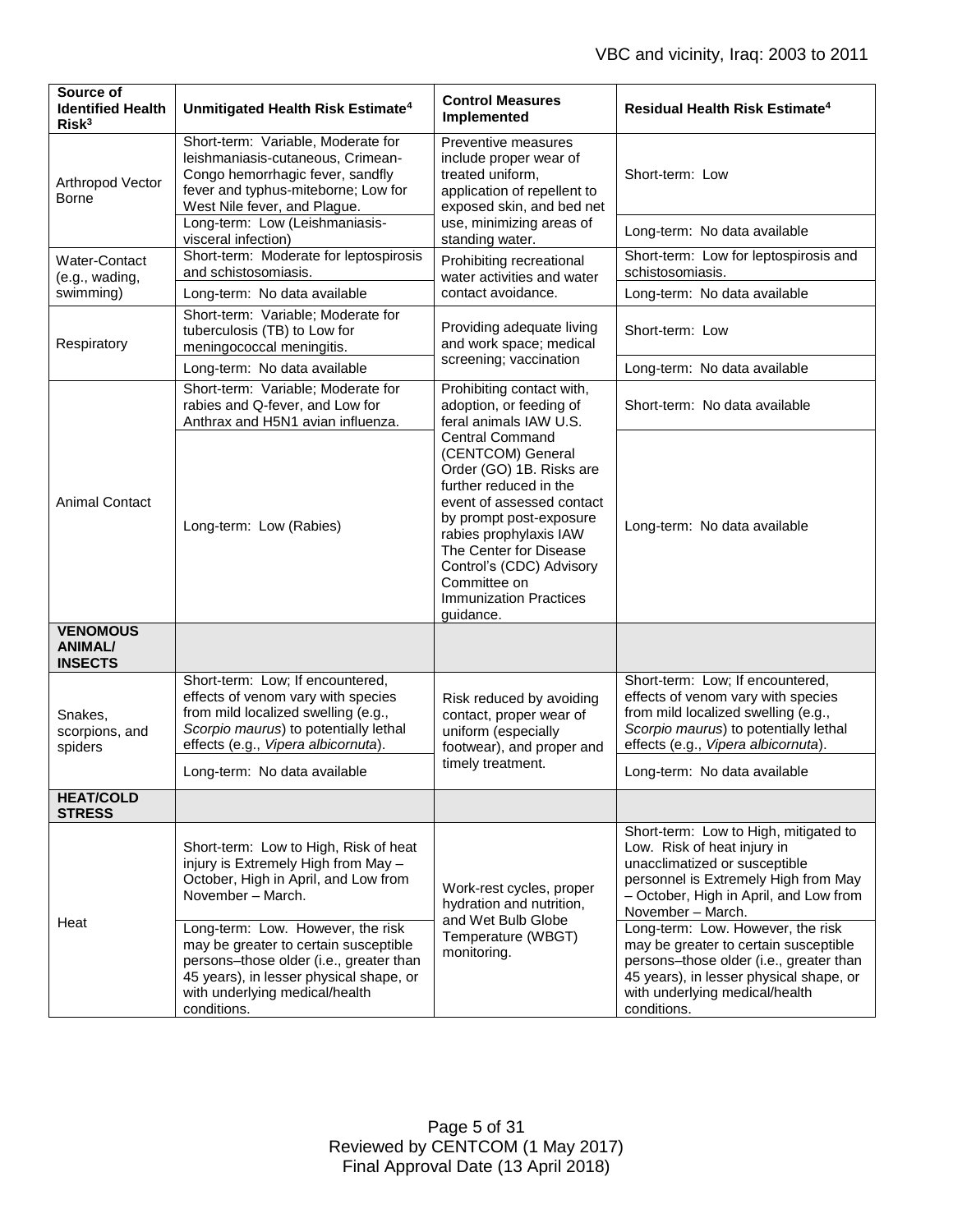| Source of<br><b>Identified Health</b><br>Risk <sup>3</sup> | Unmitigated Health Risk Estimate <sup>4</sup>                                                                                                                                                                                                                                                                                                                                                                                                                                                                                                                                                                                                                                                                                                                                                                 | <b>Control Measures</b><br>Implemented                                                                                                                                            | <b>Residual Health Risk Estimate<sup>4</sup></b>                                                                                                                                                                                                                                                                                                                                                                                                                                                                                                                                                                                                                                                                                                                                                             |
|------------------------------------------------------------|---------------------------------------------------------------------------------------------------------------------------------------------------------------------------------------------------------------------------------------------------------------------------------------------------------------------------------------------------------------------------------------------------------------------------------------------------------------------------------------------------------------------------------------------------------------------------------------------------------------------------------------------------------------------------------------------------------------------------------------------------------------------------------------------------------------|-----------------------------------------------------------------------------------------------------------------------------------------------------------------------------------|--------------------------------------------------------------------------------------------------------------------------------------------------------------------------------------------------------------------------------------------------------------------------------------------------------------------------------------------------------------------------------------------------------------------------------------------------------------------------------------------------------------------------------------------------------------------------------------------------------------------------------------------------------------------------------------------------------------------------------------------------------------------------------------------------------------|
|                                                            | Short-term: Low risk of cold<br>stress/injury.                                                                                                                                                                                                                                                                                                                                                                                                                                                                                                                                                                                                                                                                                                                                                                | Risks from cold stress<br>reduced with protective                                                                                                                                 | Short-term: Low risk of cold<br>stress/injury.                                                                                                                                                                                                                                                                                                                                                                                                                                                                                                                                                                                                                                                                                                                                                               |
| Cold                                                       | Long-term: Low; Long-term health<br>implications from cold injuries are rare<br>but can occur, especially from more<br>serious injuries such as frost bite.                                                                                                                                                                                                                                                                                                                                                                                                                                                                                                                                                                                                                                                   | measures such as use of<br>the buddy system, limiting<br>exposure during cold<br>weather, proper hydration<br>and nutrition, and proper<br>wear of issued protective<br>clothing. | Long-term: Low; Long-term health<br>implications from cold injuries are rare<br>but can occur, especially from more<br>serious injuries such as frost bite.                                                                                                                                                                                                                                                                                                                                                                                                                                                                                                                                                                                                                                                  |
| <b>Unique</b><br>Incidents/                                |                                                                                                                                                                                                                                                                                                                                                                                                                                                                                                                                                                                                                                                                                                                                                                                                               |                                                                                                                                                                                   |                                                                                                                                                                                                                                                                                                                                                                                                                                                                                                                                                                                                                                                                                                                                                                                                              |
| <b>Concerns</b>                                            |                                                                                                                                                                                                                                                                                                                                                                                                                                                                                                                                                                                                                                                                                                                                                                                                               |                                                                                                                                                                                   |                                                                                                                                                                                                                                                                                                                                                                                                                                                                                                                                                                                                                                                                                                                                                                                                              |
| Lithium Battery<br><b>Warehouse Fire</b>                   | A week-long fire took place at a lithium<br>battery warehouse near Camp<br>Brooklyn in 2009. See Section 10.8.<br>Air sampling results indicated that<br>sulfur dioxide did not appear to<br>substantially impact the overall air<br>quality of Camp Brooklyn or VBC but<br>was a potential acute hazard concern.<br>First responder personnel wore self-<br>contained breathing apparatuses and<br>were not exposed to sulfur dioxide<br>emissions. Personnel outside of the<br>hazard zone may have experienced<br>mild irritation of the eyes or respiratory<br>tract for a short-term duration and such<br>exposures were not likely severe<br>enough to pose a chronic, long-term<br>health hazard. However, individuals<br>affected by exposure to the emissions<br>were not identified (Reference 31). |                                                                                                                                                                                   | A week-long fire took place at a lithium<br>battery warehouse near Camp<br>Brooklyn in 2009. See Section 10.8.<br>Air sampling results indicated that<br>sulfur dioxide did not appear to<br>substantially impact the overall air<br>quality of Camp Brooklyn or VBC but<br>was a potential acute hazard concern.<br>First responder personnel wore self-<br>contained breathing apparatuses and<br>were not exposed to sulfur dioxide<br>emissions. Personnel outside of the<br>hazard zone may have experienced<br>mild irritation of the eyes or respiratory<br>tract for a short-term duration and such<br>exposures were not likely severe<br>enough to pose a chronic, long-term<br>health hazard. However individuals<br>affected by exposure to the emissions<br>were not identified (Reference 31). |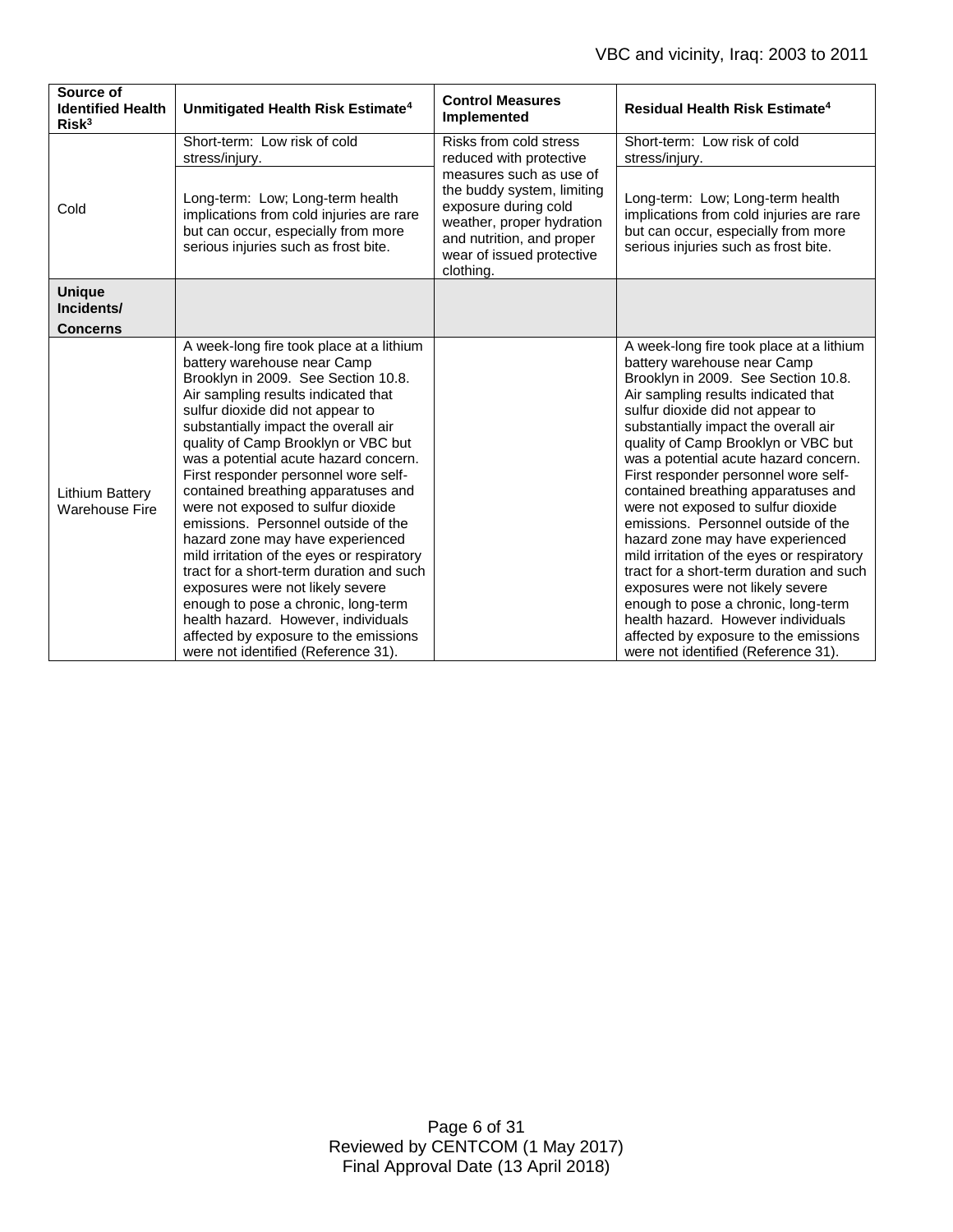| Source of<br><b>Identified Health</b><br>Risk <sup>3</sup> | Unmitigated Health Risk Estimate <sup>4</sup>                                                                                                                                                                                                                                                                                                                                                                                                                                                                                                                                                                                                                                                         | <b>Control Measures</b><br>Implemented                                                                                                                                                                                                                                                                             | Residual Health Risk Estimate <sup>4</sup>                                                                                                                                                                                                                                                                                                                                                                                                                                                                                                                                                                                                                                                            |
|------------------------------------------------------------|-------------------------------------------------------------------------------------------------------------------------------------------------------------------------------------------------------------------------------------------------------------------------------------------------------------------------------------------------------------------------------------------------------------------------------------------------------------------------------------------------------------------------------------------------------------------------------------------------------------------------------------------------------------------------------------------------------|--------------------------------------------------------------------------------------------------------------------------------------------------------------------------------------------------------------------------------------------------------------------------------------------------------------------|-------------------------------------------------------------------------------------------------------------------------------------------------------------------------------------------------------------------------------------------------------------------------------------------------------------------------------------------------------------------------------------------------------------------------------------------------------------------------------------------------------------------------------------------------------------------------------------------------------------------------------------------------------------------------------------------------------|
|                                                            | Short-term:                                                                                                                                                                                                                                                                                                                                                                                                                                                                                                                                                                                                                                                                                           |                                                                                                                                                                                                                                                                                                                    | Short-term:                                                                                                                                                                                                                                                                                                                                                                                                                                                                                                                                                                                                                                                                                           |
|                                                            | $PM_{10}$ :<br>Variable (Low to High). Daily levels<br>vary; acute health effects (e.g., upper<br>respiratory tract irritation) more<br>pronounced during peak days. More<br>serious effects are possible in<br>susceptible persons (e.g., those with<br>asthma/existing respiratory diseases).                                                                                                                                                                                                                                                                                                                                                                                                       |                                                                                                                                                                                                                                                                                                                    | $PM_{10}$ :<br>Variable (Low to High). Daily levels<br>vary; acute health effects (e.g., upper<br>respiratory tract irritation) more<br>pronounced during peak days. More<br>serious effects are possible in<br>susceptible persons (e.g., those with<br>asthma/existing respiratory diseases).                                                                                                                                                                                                                                                                                                                                                                                                       |
|                                                            | PM <sub>10</sub> Lead:<br>Low for PM <sub>10</sub> Lead in 2005.                                                                                                                                                                                                                                                                                                                                                                                                                                                                                                                                                                                                                                      |                                                                                                                                                                                                                                                                                                                    | PM <sub>10</sub> Lead:<br>Low for PM <sub>10</sub> Lead in 2005.                                                                                                                                                                                                                                                                                                                                                                                                                                                                                                                                                                                                                                      |
| <b>Burn Pits</b>                                           | $PM2.5$ :<br>Burn pits and incinerators were<br>reported in operation at VBC and<br>vicinity. For VBC and vicinity, the PM2.5<br>overall short-term health risks<br>specifically for burn pits and<br>incinerators were not evaluated due to<br>'insufficient environmental samples<br>collected near burn pits (or<br>incinerators) provided for analysis'-<br>see Section 10.7.<br>Exposure to burn pit (or incinerator)<br>smoke is variable. Exposure to high<br>levels of PM <sub>10</sub> and PM <sub>2.5</sub> from smoke<br>may result in mild to more serious<br>short-term health effects (e.g., eye,<br>nose or throat and lung irritation) in<br>some personnel and certain<br>subgroups. | Risks reduced by limiting<br>strenuous physical<br>activities when air quality<br>was especially poor; and<br>action such as closing tent<br>flaps, windows, and doors.<br>Other control measures<br>included locating burn pits<br>downwind of prevailing<br>winds, increased distance<br>from troop populations, | $PM2.5$ :<br>Burn pits and incinerators were<br>reported in operation at VBC and<br>vicinity. For VBC and vicinity, the PM2.5<br>overall short-term health risks<br>specifically for burn pits and<br>incinerators were not evaluated due to<br>'insufficient environmental samples<br>collected near burn pits (or<br>incinerators) provided for analysis'-<br>see Section 10.7.<br>Exposure to burn pit (or incinerator)<br>smoke is variable. Exposure to high<br>levels of PM <sub>10</sub> and PM <sub>2.5</sub> from smoke<br>may result in mild to more serious<br>short-term health effects (e.g., eye,<br>nose or throat and lung irritation) in<br>some personnel and certain<br>subgroups. |
|                                                            | Long-term:                                                                                                                                                                                                                                                                                                                                                                                                                                                                                                                                                                                                                                                                                            | and improved waste<br>segregation and                                                                                                                                                                                                                                                                              | Long-term:                                                                                                                                                                                                                                                                                                                                                                                                                                                                                                                                                                                                                                                                                            |
|                                                            | PM <sub>10</sub> and PM <sub>2.5</sub> :<br>Burn pits and incinerators were<br>reported in operation at VBC and<br>vicinity. The $PM_{10}$ and the $PM_{2.5}$<br>overall long-term health risks were not<br>evaluated at the burn pits and<br>incinerator locations at VBC and<br>vicinity due to 'insufficient<br>environmental samples of PM <sub>2.5</sub><br>collected near burn pits (or<br>incinerators) provided for analysis' and<br>due to no available health guidelines<br>for $PM_{10}$ – see Section 10.7.                                                                                                                                                                               | management techniques.                                                                                                                                                                                                                                                                                             | $PM_{10}$ and $PM_{2.5}$ :<br>Burn pits and incinerators were<br>reported in operation at VBC and<br>vicinity. The $PM_{10}$ and the $PM_{2.5}$<br>overall long-term health risks were not<br>evaluated at the burn pits and<br>incinerator locations at VBC and<br>vicinity due to 'insufficient<br>environmental samples of PM <sub>2.5</sub><br>collected near burn pits (or<br>incinerators) provided for analysis' and<br>due to no available health guidelines<br>for $PM_{10}$ – see Section 10.7.                                                                                                                                                                                             |
|                                                            | Exposure to burn pit (and incinerator)<br>smoke is variable. Exposure to high<br>levels of PM <sub>10</sub> and PM <sub>2.5</sub> in the smoke<br>may be associated with some<br>otherwise healthy personnel, who were<br>exposed for a long-term period,<br>possibly developing certain health                                                                                                                                                                                                                                                                                                                                                                                                       |                                                                                                                                                                                                                                                                                                                    | Exposure to burn pit (and incinerator)<br>smoke is variable. Exposure to high<br>levels of PM <sub>10</sub> and PM <sub>2.5</sub> in the smoke<br>may be associated with some<br>otherwise healthy personnel, who were<br>exposed for a long-term period,<br>possibly developing certain health                                                                                                                                                                                                                                                                                                                                                                                                       |
|                                                            | conditions (e.g., reduced lung function,<br>cardiopulmonary disease). Personnel                                                                                                                                                                                                                                                                                                                                                                                                                                                                                                                                                                                                                       |                                                                                                                                                                                                                                                                                                                    | conditions (e.g., reduced lung function,<br>cardiopulmonary disease). Personnel                                                                                                                                                                                                                                                                                                                                                                                                                                                                                                                                                                                                                       |

Page 7 of 31 Reviewed by CENTCOM (1 May 2017) Final Approval Date (13 April 2018)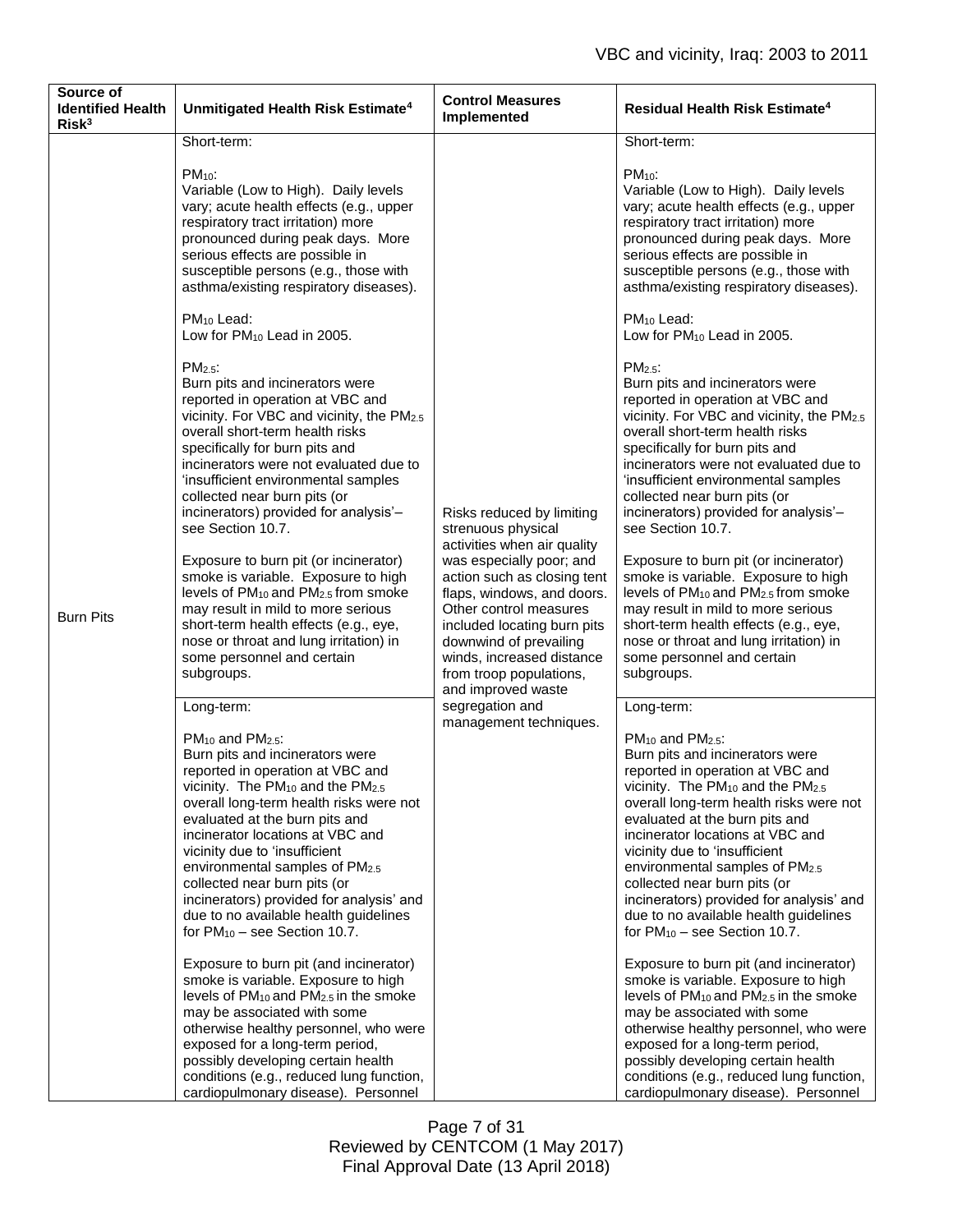| Source of<br><b>Identified Health</b><br>Risk <sup>3</sup> | Unmitigated Health Risk Estimate <sup>4</sup>                            | <b>Control Measures</b><br><b>Implemented</b> | Residual Health Risk Estimate <sup>4</sup>                               |
|------------------------------------------------------------|--------------------------------------------------------------------------|-----------------------------------------------|--------------------------------------------------------------------------|
|                                                            | with a history of asthma or<br>cardiopulmonary disease could             |                                               | with a history of asthma or<br>cardiopulmonary disease could             |
|                                                            | potentially be more likely to develop<br>such chronic health conditions. |                                               | potentially be more likely to develop<br>such chronic health conditions. |

<sup>1</sup>This Summary Table provides a qualitative estimate of population-based short- and long-term health risks associated with the occupational and environment conditions at VBC and vicinity that includes Area Four, BIAP, Camp Brooklyn, JSS Constitution, Camp Cropper, FOB Hawk, Camp Liberty, RPC, Camp Sather (also known as Sather Air Base), LB Seitz, Camp Slayer, Camp Steeler, Camp Striker (also known as Camp Stryker), and Camp Victory. It does not represent an individual exposure profile. Actual individual exposures and health effects depend on many variables. For example, while a chemical may have been present in the environment, if a person did not inhale, ingest, or contact a specific dose of the chemical for adequate duration and frequency, then there may have been no health risk. Alternatively, a person at a specific location may have experienced a unique exposure which could result in a significant individual exposure. Any such person seeking medical care should have their specific exposure documented in an SF600.

 $2$  This assessment is based on specific environmental sampling data and reports obtained from 17 May 2003 through 17 October 2011. Sampling locations are assumed to be representative of exposure points for the camp population but may not reflect all the fluctuations in environmental quality or capture unique exposure incidents.

<sup>3</sup>This Summary Table is organized by major categories of identified sources of health risk. It only lists those sub-categories specifically identified and addressed at VBC and vicinity. The health risks are presented as Low, Moderate, High or Extremely High for both acute and chronic health effects. The health risk level is based on an assessment of both the potential severity of the health effects that could be caused and probability of the exposure that would produce such health effects. Details can be obtained from the Army Public Health Center. Where applicable, "None Identified" is used when though a potential exposure is identified, and no health risks of either a specific acute or chronic health effects are determined. More detailed descriptions of OEH exposures that are evaluated but determined to pose no health risk are discussed in the following sections of this report.

<sup>4</sup>Health risks in this Summary Table are based on quantitative surveillance thresholds (e.g., endemic disease rates; host/vector/pathogen surveillance) or screening levels, e.g., Military Exposure Guidelines (MEGs) for chemicals. Some previous assessment reports may provide slightly inconsistent health risk estimates because quantitative criteria such as MEGs may have changed since the samples were originally evaluated and/or because this assessment makes use of all historic site data while previous reports may have only been based on a select few samples.

> Page 8 of 31 Reviewed by CENTCOM (1 May 2017) Final Approval Date (13 April 2018)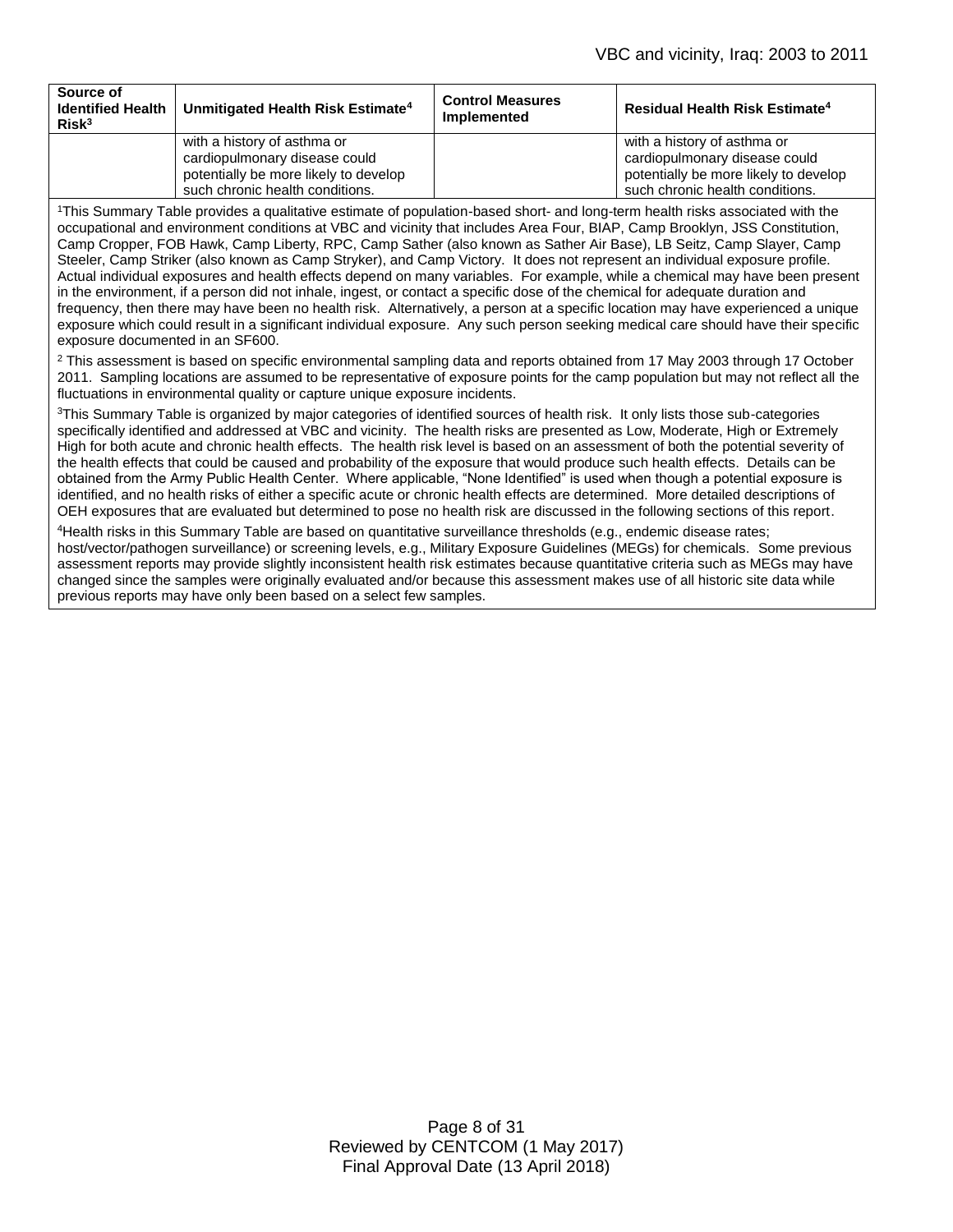# **1 Discussion of Health Risks at VBC and vicinity, Iraq by Source**

The following sections provide additional information about the OEH conditions summarized above. All risk assessments were performed using the methodology described in the U.S. Army Public Health Command (USAPHC) Technical Guide 230, *Environmental Health Risk Assessment and Chemical Exposure Guidelines for Deployed Military Personnel* (Reference 4). All OEH risk estimates represent residual risk after accounting for preventive controls in place. Occupational exposures and exposures to endemic diseases are greatly reduced by preventive measures. For environmental exposures related to airborne dust, there are limited preventive measures available, and available measures have little efficacy in reducing exposure to ambient conditions.

# **2 Air**

### 2.1 Site-Specific Sources Identified

VBC and vicinity is situated in a dusty semi-arid desert environment. Inhalational exposure to high levels of dust and particulate matter, such as during high winds or dust storms, may result in mild to more serious short-term health effects (e.g., eye, nose or throat and lung irritation) in some personnel. Additionally, certain subgroups of the deployed forces (e.g., those with pre-existing asthma/cardio pulmonary conditions) are at greatest risk of developing notable health effects. All personnel were assumed to be exposed to emissions from burn pits and incinerators located in the vicinity of VBC. Therefore, air samples associated with a burn pit or incinerator at VBC and vicinity were included in the following assessment of the air at VBC and vicinity.

# 2.2 Particulate matter

Particulate matter (PM) is a complex mixture of extremely small particles suspended in the air. The PM includes solid particles and liquid droplets emitted directly into the air by sources such as: power plants, motor vehicles, aircraft, generators, construction activities, fires, and natural windblown dust. The PM can include sand, soil, metals, VOC, allergens, and other compounds such as nitrates or sulfates that are formed by condensation or transformation of combustion exhaust. The PM composition and particle size vary considerably depending on the source. Generally, PM of health concern is divided into two fractions:  $PM_{10}$ , which includes coarse particles with a diameter of 10 micrometers or less, and fine particles less than 2.5 micrometers  $(PM_{2.5})$ , which can reach the deepest regions of the lungs when inhaled. Exposure to excessive PM is linked to a variety of potential health effects.

### 2.3 Particulate matter, less than 10 micrometers ( $PM_{10}$ )

# 2.3.1 Exposure Guidelines:

Short Term (24-hour) PM<sub>10</sub> (micrograms per cubic Long-term PM<sub>10</sub> MEG ( $\mu$ g/m<sup>3</sup>): meter, μg/m<sup>3</sup>):

- Negligible MEG = 250 **•** Not defined and not available.
- Marginal MEG  $= 420$
- Critical MEG  $= 600$
- 2.3.2 Sample data/Notes:

A total of 335 valid  $PM_{10}$  air samples were collected from 2003–2011. The range of 24-hour  $PM_{10}$ concentrations was 27 μg/m<sup>3</sup> – 948 μg/m<sup>3</sup> with an average concentration of 266 μg/m<sup>3</sup>.

> Page 9 of 31 Reviewed by CENTCOM (1 May 2017) Final Approval Date (13 April 2018)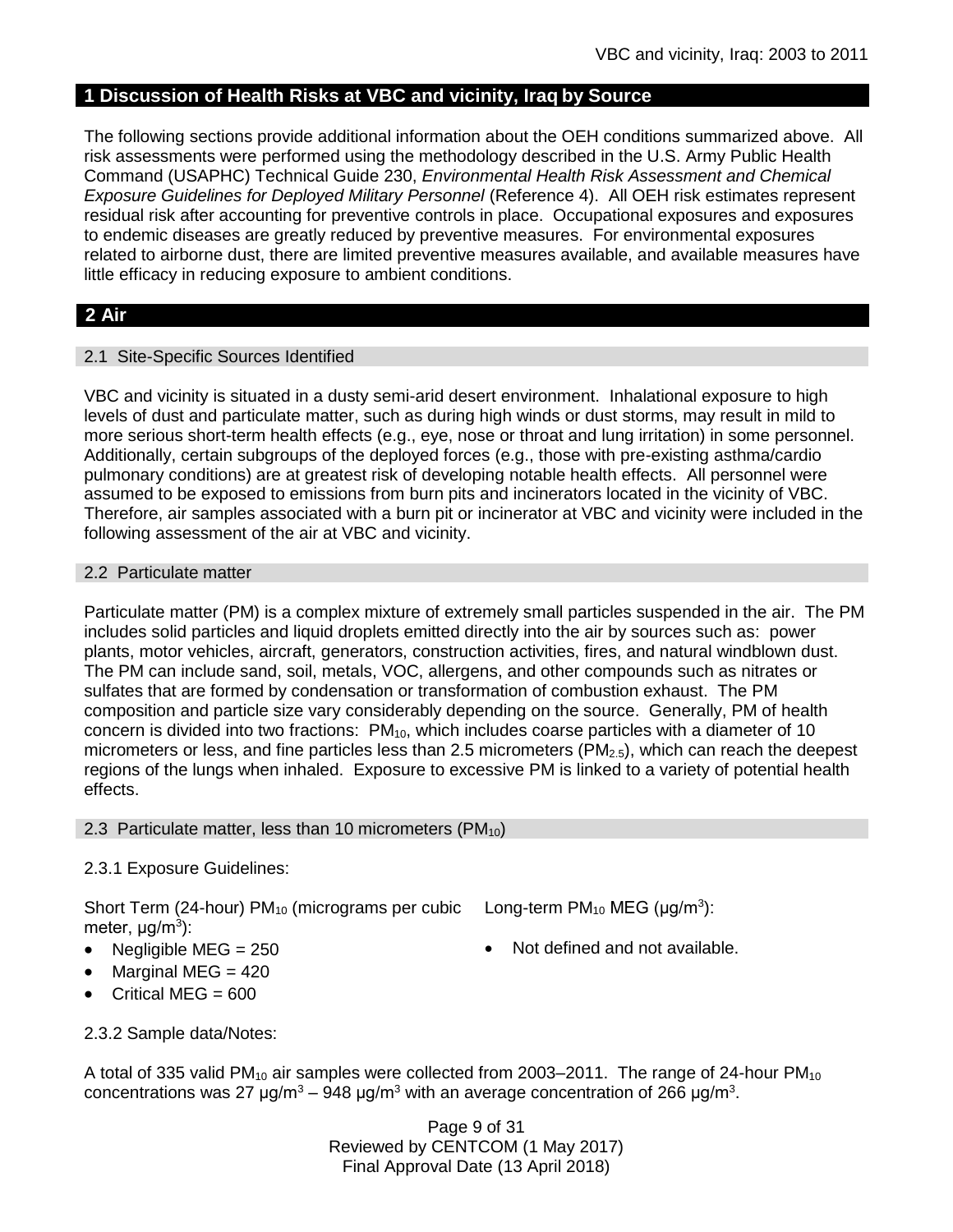### 2.3.3 Short-term health risks:

**Variable (Low to High).** The short-term PM<sub>10</sub> health risk assessment is variable (Low to High) based on average and peak PM<sub>10</sub> sample concentrations, and the likelihood of exposure at these hazard severity levels. The variable risk is due to significant fluctuation in daily concentrations. Risk from peak exposures was high in 2004, 2005, 2006, and 2007 and moderate in 2003. Risk from average exposures was low in 2003, 2004, 2005, 2006, and 2007. There were not enough samples taken in 2008, 2009, 2010, and 2011 to assess the health risk. A low health risk suggests little or no impact on accomplishing the mission. A moderate health risk suggests a degraded mission capabilities expected with limited in theater medical countermeasures and resources anticipated. A high health risk suggests a significant degradation of mission capabilities in terms of the required mission standard, inability to accomplish all parts of the mission, or inability to complete the mission standard if hazards occur during the mission (Reference 4, Table 3-2). Daily average health risk levels for  $PM_{10}$  show no hazard for 65%, low health risk for 32%, moderate health risk for 7%, and high health risk for 5% of the time. Confidence in the short-term  $PM_{10}$  health risk assessment is medium (Reference 4, Table 3-6).

The hazard severity for average  $PM_{10}$  concentrations in samples was negligible. The hazard severity was negligible in 2003, 2004, 2005, 2006, and 2007. The results indicate that for negligible hazard severity a few personnel may experience notable mild eye, nose, or throat irritation; most personnel will experience only mild effects. Pre-existing health conditions (e.g., asthma, or cardiopulmonary diseases) may be exacerbated (Reference 4, Table 3-11).

For the highest observed  $PM_{10}$  sample concentration, the hazard severity was marginal through critical. The hazard severity was marginal in 2003 and was critical in 2004, 2005, 2006, and 2007. During a marginal hazard severity a majority of personnel will experience notable eye, nose, and throat irritation and some respiratory effects. Some lost-duty days are expected. Significant aerobic activity will increase risk. Those with a history of asthma or cardiopulmonary disease are expected to experience increased symptoms. During peak exposures at the critical hazard severity level, most if not all personnel experience eye, nose, and throat irritation and respiratory effects. Visual acuity is impaired, as is overall aerobic capacity. Some personnel will not be able to perform assigned duties. Lost duty days are expected. Those with a history of asthma or cardiopulmonary disease will experience more severe symptoms. Conditions may also result in adverse, non-health related materiel/logistical impacts (Reference 4, Table 3-11).

2.3.4 Long-term health risk:

**Not Evaluated-no available health guidelines**. The U. S. Environmental Protection Agency (EPA) has retracted its long-term standard (national ambient air quality standards,  $NAAGS$ ) for  $PM_{10}$  due to an inability to clearly link chronic health effects with chronic  $PM_{10}$  exposure levels.

### 2.4 Particulate Matter, less than 2.5 micrometers  $(PM_{2.5})$

2.4.1 Exposure Guidelines:

Short Term (24-hour)  $PM<sub>2.5</sub>$  ( $\mu q/m<sup>3</sup>$ ):

- 
- Marginal MEG =  $250$   $\bullet$  Marginal MEG =  $65$ .
- $\bullet$  Critical MEG = 500

): Long-term (1-year)  $PM<sub>2.5</sub> MEGs (µg/m<sup>3</sup>)$ :

- Negligible MEG = 65 Negligible MEG = 15
	-

Page 10 of 31 Reviewed by CENTCOM (1 May 2017) Final Approval Date (13 April 2018)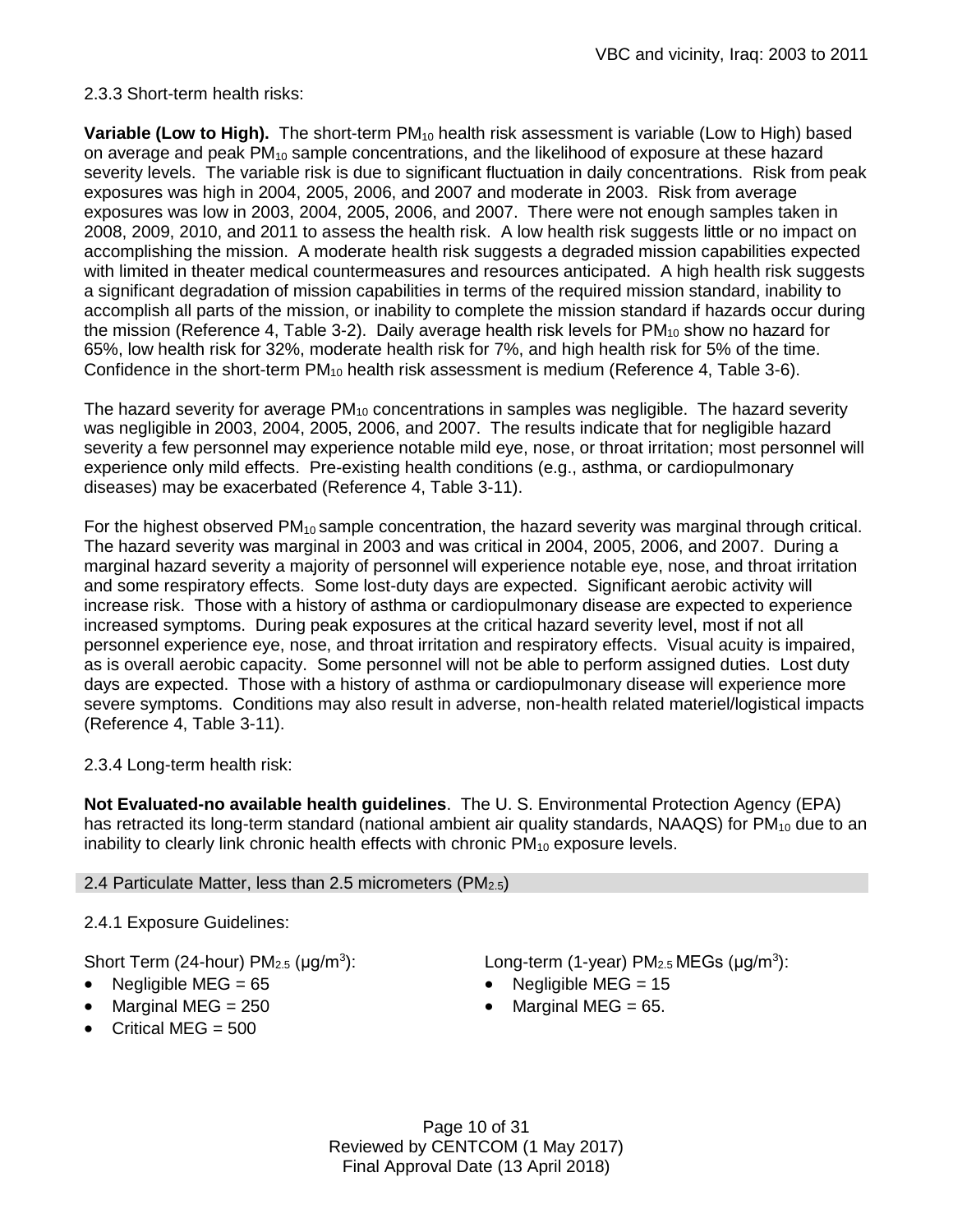### 2.4.2 Sample data/Notes:

A total of 129 valid PM<sub>2.5</sub> air samples were collected from 2005–2011, no PM<sub>2.5</sub> air samples were taken prior to 2005. The range of 24-hour  $PM_{2.5}$  concentrations was 5  $\mu q/m^3 - 228 \mu q/m^3$  with an average concentration of 97  $\mu$ g/m<sup>3</sup>.

### 2.4.3 Short-term health risks:

**Low.** The short-term PM2.5 health risk assessment for peak and average sample concentrations is low for 2006, 2009, 2010, and 2011. There were not enough samples taken in 2005, 2007, and 2008 to assess the health risk. A low health risk suggests little or no impact on accomplishing the mission (Reference 4, Table 3-2). Daily average health risk levels for  $PM_{2.5}$  show no hazard for 32% and low health risk for 68% of the time. Confidence in the short-term  $PM_{2.5}$  health risk assessment was medium (Reference 4, Table 3-6).

The hazard severity was negligible for average and peak  $PM<sub>2.5</sub>$  sample concentrations. The results indicate that for a negligible hazard severity a few personnel may experience notable mild eye, nose, or throat irritation; most personnel will experience only mild effects. Pre-existing health conditions (e.g., asthma, or cardiopulmonary diseases) may be exacerbated (Reference 4, Table 3-11).

### 2.4.4 Long-term health risks:

**Moderate.** The long-term health risk assessment is moderate for 2006, 2009, 2010, and 2011 based on average  $PM_{2.5}$  concentration, and the likelihood of exposure at this hazard severity level. A moderate health risk suggests a degraded mission capabilities in terms of the required mission standard and in reduced mission capability if hazards occurred during the mission (Reference 4, Table 3-3). Confidence in the long-term  $PM<sub>2.5</sub>$  health risk assessment is medium (Reference 4, Table 3-6).

The hazard severity was marginal for average  $PM_{2.5}$  sample concentrations. The results predict that with repeated exposures above the marginal hazard severity threshold, it is plausible that development of chronic health conditions such as reduced lung function, exacerbated chronic bronchitis, chronic obstructive pulmonary disease (COPD), asthma, atherosclerosis, or other cardiopulmonary diseases could occur in generally healthy troops. Those with a history of asthma or cardiopulmonary disease are considered to be at particular risk (Reference 4, Table 3-12).

### 2.5 Airborne Metals

2.5.1 Airborne Metals from  $PM_{10}$ 

### 2.5.1.1 Sample data/Notes:

A total of 463 valid  $PM_{10}$  airborne metal samples were collected at VBC and vicinity from 2003 to 2011.  $PM_{10}$  cadmium was above acute MEGs in 2004, PM $_{10}$  lead was above acute MEGs in 2005, PM $_{10}$ vanadium was above acute MEGs in 2006.  $PM_{10}$  aluminum and  $PM_{10}$  cobalt were above chronic MEGs in 2006.

2.5.1.2 Short-term health risks:

Low. The short-term health risk assessment for peak and average sample concentrations for PM<sub>10</sub> cadmium in 2004, PM<sub>10</sub> lead in 2005, and PM<sub>10</sub> vanadium in 2006 was low. A low health risk suggests

> Page 11 of 31 Reviewed by CENTCOM (1 May 2017) Final Approval Date (13 April 2018)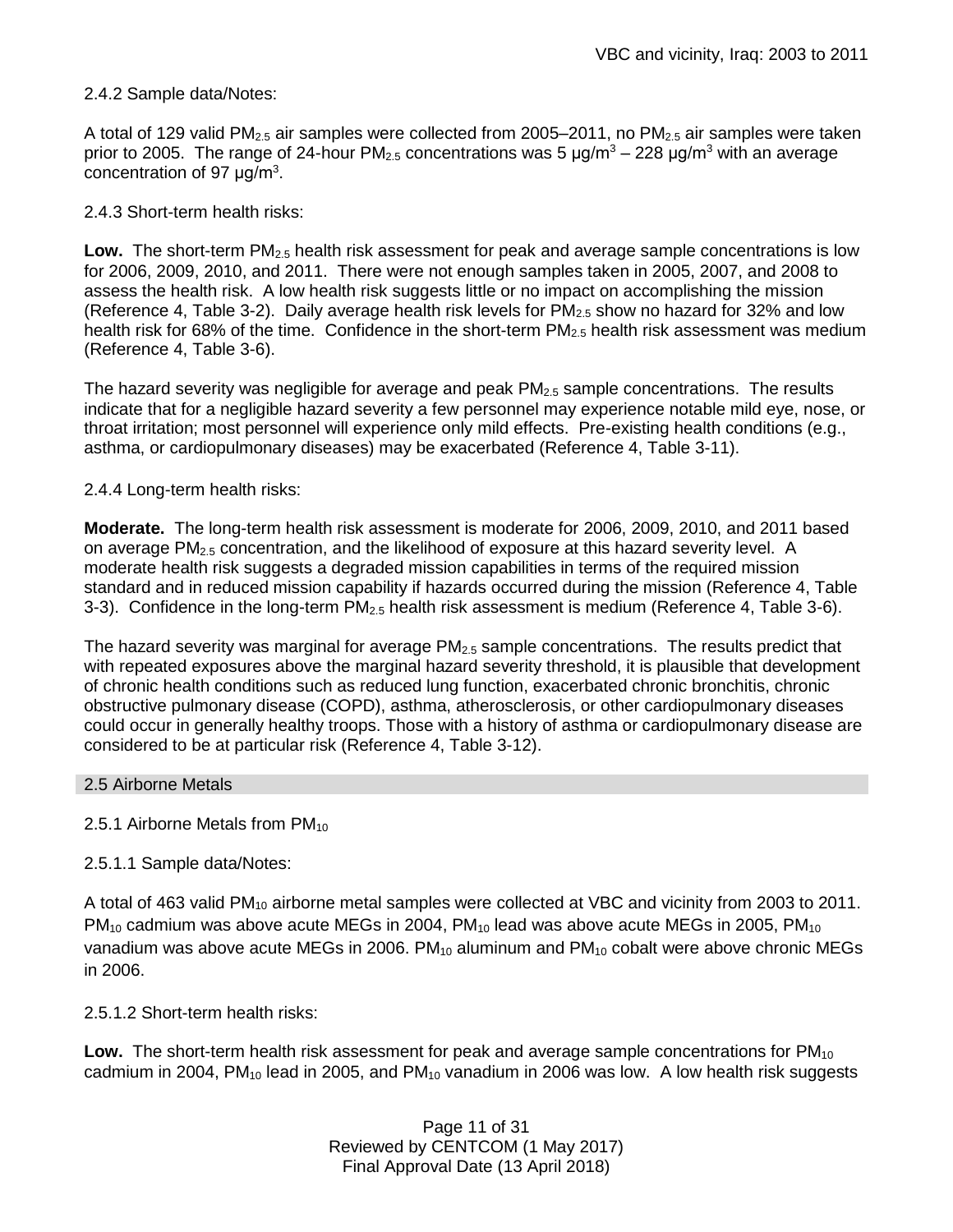little or no impact on accomplishing the mission (Reference 4, Table 3-2). Confidence in the short-term PM<sup>10</sup> metals health risk assessment was medium (Reference 4, Table 3-6).

The hazard severity was negligible for average and peak  $PM_{10}$  cadmium, lead, and vanadium sample concentrations. The results indicate that for a negligible hazard severity few exposed personnel (if any) are expected to have noticeable health effects during mission. Exposed personnel are expected to be able to effectively perform all critical tasks during mission operations. Minimal to no degradation of abilities to conduct complex tasks are expected (Reference 4, Table 3-4).

2.5.1.3 Long-term health risks:

**Low.** The long-term health risk assessment for sample concentrations for PM<sub>10</sub> aluminum and vanadium in 2006 was low. A low health risk suggests little or no impact on accomplishing the mission (Reference 4, Table 3-2). Confidence in the long-term  $PM_{10}$  metals health risk assessment was medium (Reference 4, Table 3-6).

The hazard severity was negligible for average  $PM_{10}$  aluminum and vanadium sample concentrations. The results indicate that for a negligible hazard severity few exposed personnel (if any) are expected to develop delayed onset, irreversible effects (Reference 4, Table 3-4).

**Moderate.** The long-term health risk assessment for sample concentrations for PM<sub>10</sub> cobalt in 2006 was moderate. A moderate health risk suggests a degraded mission capability in terms of the required mission standard and in reduced mission capability if hazards occurred during the mission (Reference 4, Table 3-2). Confidence in the long-term  $PM_{10}$  metals health risk assessment was medium (Reference 4, Table 3-6).

The hazard severity was marginal for average  $PM_{10}$  cobalt sample concentrations. The results indicate that for a marginal hazard severity many exposed personnel are plausibly expected to develop delayed onset, irreversible effects (Reference 4, Table 3-4).

2.5.3 Airborne Metals from  $PM<sub>2.5</sub>$ 

2.5.3.1 Sample data/Notes:

A total of 143 valid PM<sub>2.5</sub> airborne metal samples were collected from 2005–2011, no PM<sub>2.5</sub> airborne metal samples were taken prior to 2005.  $PM_{2.5}$  cadmium was above acute MEGs in 2006 and 2009, PM2.5 lead was above acute MEGs in 2009. PM2.5 cobalt was above chronic MEGs in 2006.

2.5.3.2 Short-term health risks:

**Low.** The short-term health risk assessment for peak and average sample concentrations for PM<sub>2.5</sub> cadmium in 2006 and 2009 and  $PM<sub>2.5</sub>$  lead in 2009 was low. A low health risk suggests little or no impact on accomplishing the mission (Reference 4, Table 3-2). Confidence in the short-term  $PM_{2.5}$ metals health risk assessment was medium (Reference 4, Table 3-6).

The hazard severity was negligible for average and peak  $PM_{2.5}$  cadmium and cobalt sample concentrations. The results indicate that for a negligible hazard severity few exposed personnel (if any) are expected to have noticeable health effects during mission. Exposed personnel are expected to be able to effectively perform all critical tasks during mission operations. Minimal to no degradation of abilities to conduct complex tasks are expected (Reference 4, Table 3-4).

> Page 12 of 31 Reviewed by CENTCOM (1 May 2017) Final Approval Date (13 April 2018)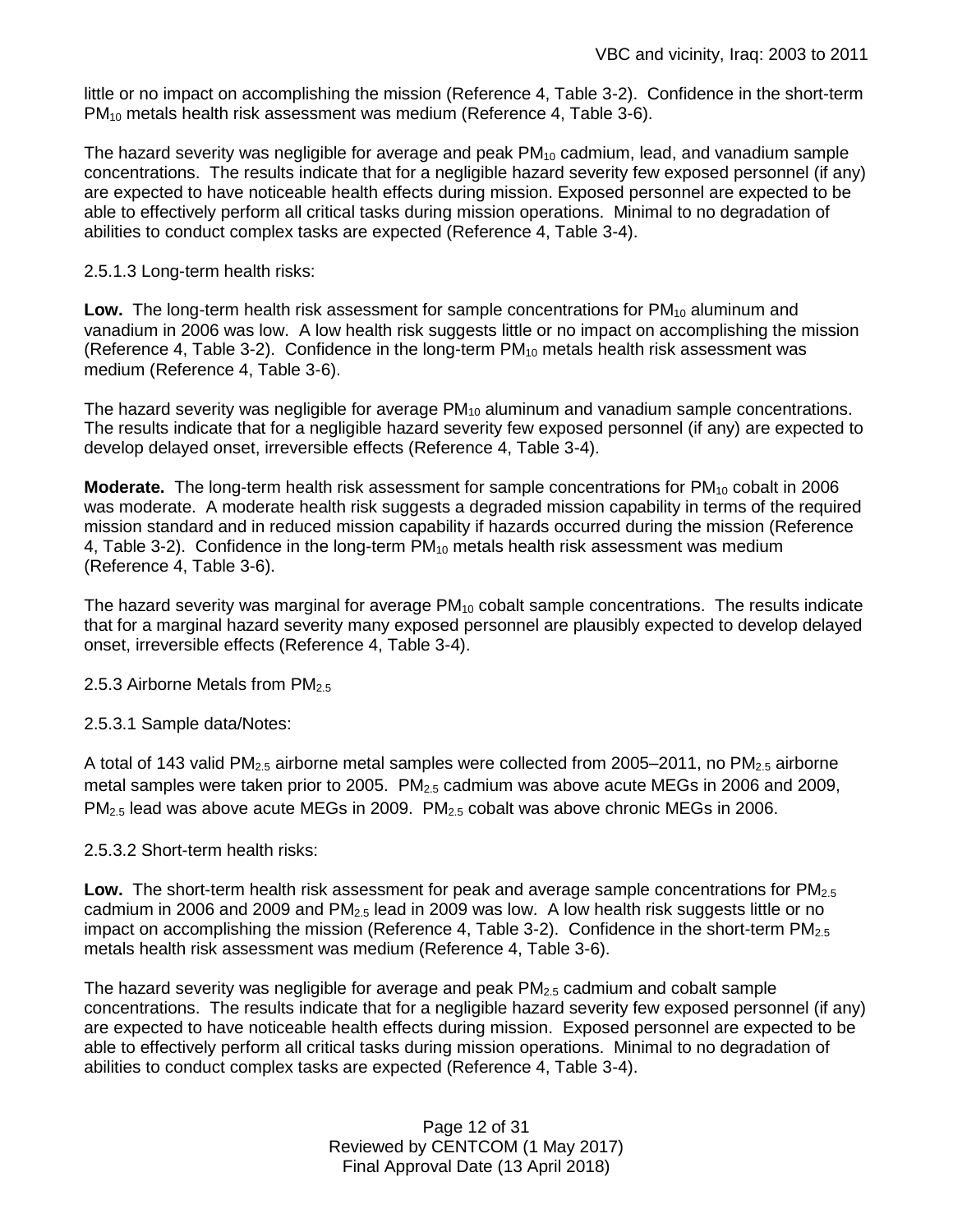2.5.3.3 Long-term health risks:

**Moderate.** The long-term health risk assessment for sample concentrations for PM<sub>2.5</sub> cobalt in 2006 was moderate. A moderate health risk suggests limited future medical surveillance activities are anticipated (Reference 4, Table 3-3). Confidence in the long-term  $PM_{2.5}$  metals health risk assessment was medium (Reference 4, Table 3-6).

The hazard severity was marginal for average  $PM<sub>2.5</sub>$  cobalt sample concentrations. The results indicate that for a marginal hazard severity many exposed personnel are plausibly expected to develop delayed onset, irreversible effects (Reference 4, Table 3-4).

2.6 Volatile Organic Compounds and Semi-Volatile Organic Compounds

2.6.1 Sample data/Notes:

A total of 40 valid VOC, SVOC air samples were collected in VBC and vicinity from 4 October 2004 to 23 April 2011. No detected VOCs or SVOCs were detected at levels above the long-term MEGs.

2.6.2 Short-term and long-term health risks:

### **None identified based on available sampling data.**

### **3 Soil**

- 3.1 Site-Specific Sources Identified
- 3.2 Sample data/Notes:

A total of 135 valid surface soil samples were collected from 2003 to 2011 to assess OEH health risk to deployed personnel. The primary soil contamination exposure pathways are dermal contact and dust inhalation. Typical parameters analyzed for included semi volatile organic compounds (SVOCs), heavy metals, polychlorinated biphenyls (PCBs), pesticides, herbicides. If the contaminant was known or suspected, other parameters may have been analyzed for (i.e., Total petroleum hydrocarbons (TPH) and polycyclic aromatic hydrocarbons (PAH) near fuel spills). For the risk assessment, personnel are assumed to have remained at this location for 6 months to 1 year.

3.3 Short-term health risk:

**Not an identified source of health risk**. Currently, sampling data for soil are not evaluated for short term (acute) health risks**.**

### 3.4 Long-term health risk:

**None identified based on available sample data.** No parameters exceeded 1-year Negligible MEGs for dermal contact. The dust inhalation exposure pathway is addressed in Section 2 above.

# **4 Water**

In order to assess the health risk to U.S. personnel from exposure to water in theater, the Army Public Health Center (Provisional) identified the most probable exposure pathways. These are based on the administrative information provided on the field data sheets submitted with the samples taken over the time period being evaluated.

> Page 13 of 31 Reviewed by CENTCOM (1 May 2017) Final Approval Date (13 April 2018)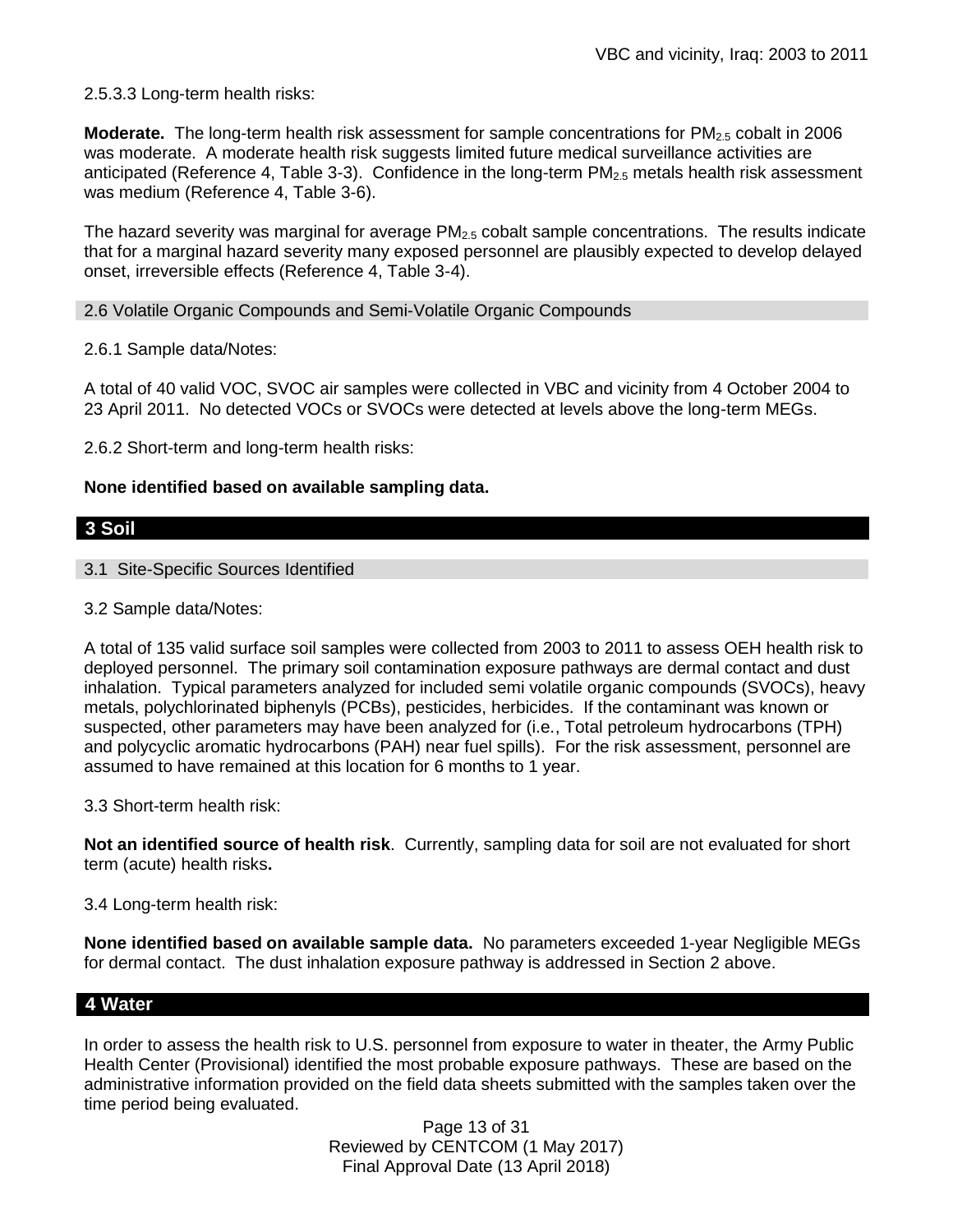# 4.1 Drinking Water:

### 4.1.1 Site-Specific Sources Identified

### 4.1.2 Sample data/Notes:

To assess the potential for adverse health effects to troops, the following assumptions were made about dose and duration: A conservative (protective) assumption was that personnel routinely ingested 5 liters per day (L/day) of bottled water for up to 365 days (1-year). It was further assumed that control measures were not used. A total of twenty-five valid drinking water samples were collected from 2003 to 2011. No parameters exceeded short-term or long-term drinking MEGs.

### 4.1.3 Short-term and long-term health risk:

### **None identified based on available sample data.**

### 4.2 Non-Drinking Water: Disinfected

### 4.2.1 Site-Specific Sources Identified

Although the primary route of exposure for most microorganisms is ingestion of contaminated water, dermal exposure to some microorganisms, chemicals, and biologicals may also cause adverse health effects. Complete exposure pathways would include drinking, brushing teeth, personal hygiene, cooking, providing medical and dental care using a contaminated water supply or during dermal contact at vehicle or aircraft wash racks.

### 4.2.2 Sample data/Notes:

To assess the potential for adverse health effects to troops the following assumptions were made about dose and duration: All U.S. personnel at this location were expected to remain at this site for approximately 1 year. A conservative (protective) assumption is that personnel routinely consumed less than 5L/day of non-drinking water for up to 365 days (1-year). It is further assumed that control measures and/or personal protective equipment were not used. A total of 57 non-drinking water samples from 2003 to 2011 were evaluated for this health risk assessment. Magnesium and sulfate were found in concentrations exceeding the non-drinking negligible short-term 14-day 5L/d MEG in 2003. No parameters exceeded long-term drinking MEGs.

### 4.2.3 Short-term health risks:

**None to Low.** The concentrations of magnesium and sulfate exceeded their respective negligible short-term 14-day 5L/d MEGs in 2003 and were assessed as a low health risk. A low short-term health risk suggests little or no impact on accomplishing the mission.

Average yearly magnesium and sulfate concentrations in non-drinking water were below short-term MEGs for all years assessed. The results indicate that magnesium and sulfate are not short-term hazards.

For the highest observed magnesium and sulfate concentrations in non-drinking water the hazard severity was negligible in all years assessed. During peak exposures at the negligible hazard severity a few exposed personnel (if any) are expected to have noticeable health effects during mission. Exposed personnel are expected to be able to effectively perform all critical tasks during mission operations. Minimal to no degradation of abilities to conduct complex tasks are expected.

> Page 14 of 31 Reviewed by CENTCOM (1 May 2017) Final Approval Date (13 April 2018)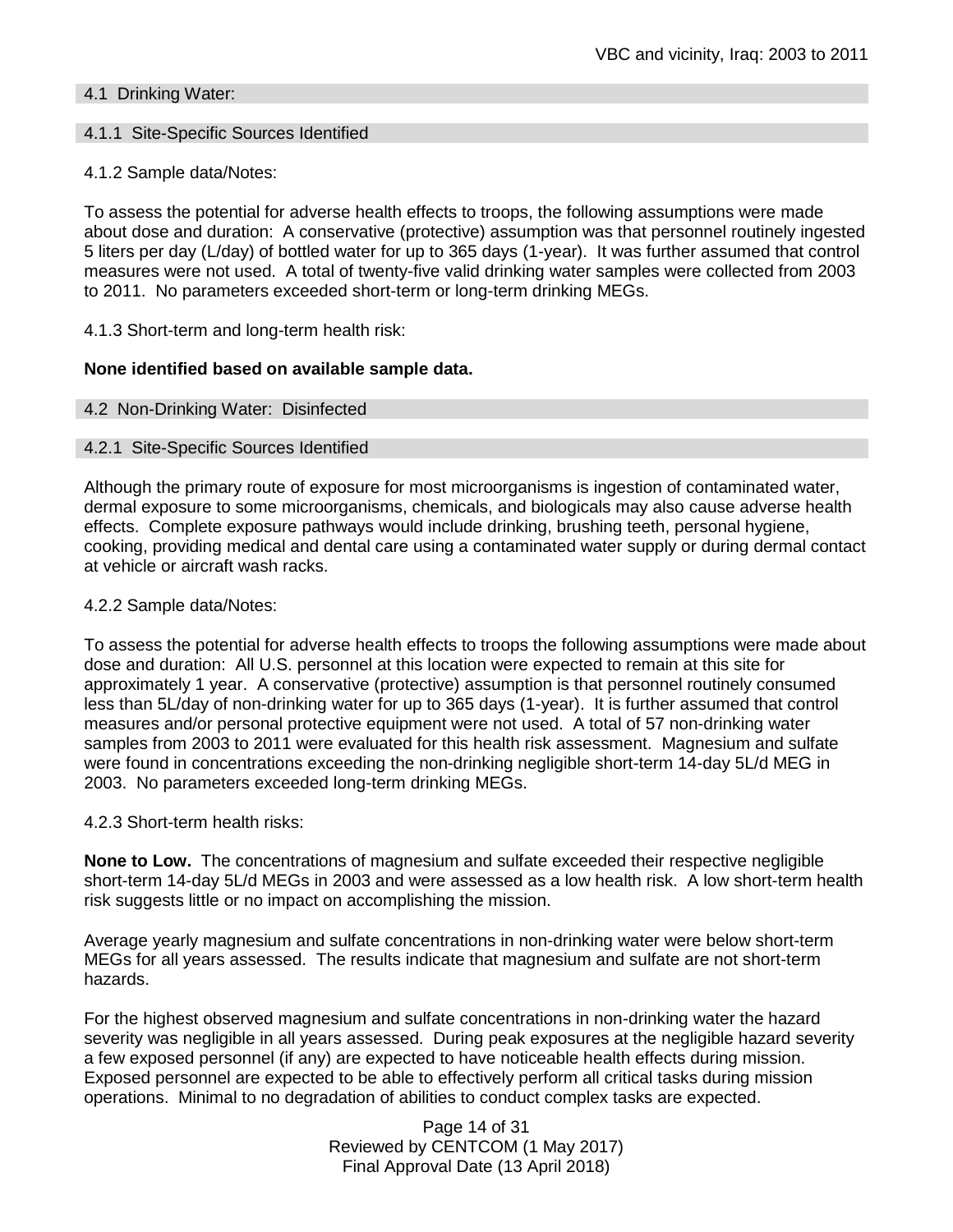### 4.2.4 Long-term health risks:

**None identified based on available sample data.** There were no long-term MEGs available for magnesium or sulfate, therefore, these chemicals were not retained as potential hazards.

### **5 Military Unique**

### 5.1 Chemical Biological, Radiological Nuclear (CBRN) Weapons

No specific hazard sources were documented in the Defense Occupational and Environmental Health Readiness System (DOEHRS), or the Military Exposure Surveillance Library (MESL) from the 17 May 2003 through 17 October 2011 timeframe (References 1 and 5).

#### 5.2 Depleted Uranium (DU)

No specific hazard sources were documented in the DOEHRS or MESL from the 17 May 2003 through 17 October 2011 timeframe (References 1 and 5).

#### 5.3 Ionizing Radiation

Ionizing radiation is emitted from medical/dental x-ray, explosive ordnance disposal x-ray, and low-level radioactive materials present in chemical agent monitors and alarms. No worker exposures exceeding radiation exposure standards have been identified.

### **There were insufficient data with which to characterize short-term or long-term health risk.**

#### 5.4 Non-Ionizing Radiation

Multiple radar systems and communication equipment located on Camp Sather emit radio frequency (RF). The systems are marked with warning signs and appropriate training is given to those workers where necessary. There is no documentation of any workers identified as exceeding RF-radiation permissible exposure limits (Reference 14).

### **There were insufficient data with which to characterize short-term or long-term health risk.**

### **6 Endemic Diseases**

This document lists the endemic diseases reported in the region, its specific health risks and severity and general health information about the diseases. USCENTCOM MOD 12 (Reference 6) lists deployment requirements, to include immunizations and chemoprophylaxis, in effect during the timeframe of this POEMS.

### 6.1 Food borne and Waterborne Diseases

Food borne and waterborne diseases in the area are transmitted through the consumption of local food and water. Local unapproved food and water sources (including ice) are heavily contaminated with pathogenic bacteria, parasites, and viruses to which most U.S. Service Members have little or no natural immunity. Effective host nation disease surveillance does not exist within the country. Only a small fraction of diseases are identified or reported in host nation personnel. Diarrheal diseases are expected to temporarily incapacitate a very high percentage of U.S. personnel within days if local food, water, or ice is consumed. Hepatitis A and typhoid fever infections typically cause prolonged illness in a smaller percentage of unvaccinated personnel. Vaccinations are required for DOD personnel and

> Page 15 of 31 Reviewed by CENTCOM (1 May 2017) Final Approval Date (13 April 2018)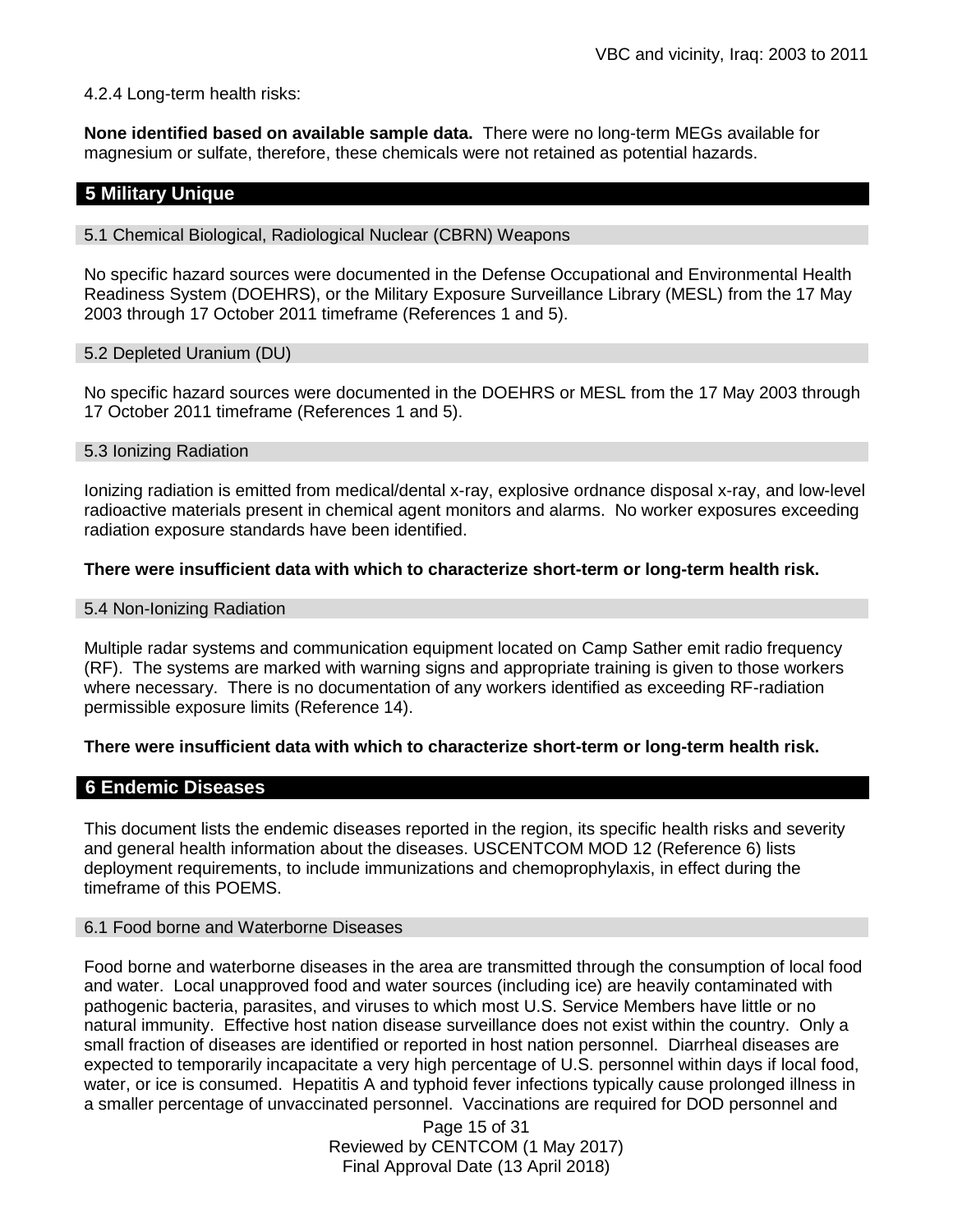contractors. In addition, although not specifically assessed in this document, significant outbreaks of viral gastroenteritis (e.g., norovirus) and food poisoning (e.g., *Bacillus cereus*, *Clostridium perfringens*, *Staphylococcus*) may occur. Key disease risks are summarized below:

Mitigation strategies were in place and included consuming food and water from approved sources, vaccinations (when available), frequent hand washing and general sanitation practices.

### 6.1.1 Diarrheal diseases (bacteriological)

**High, mitigated to Low**: Diarrheal diseases are expected to temporarily incapacitate a very high percentage of personnel (potentially over 50% per month) within days if local food, water, or ice is consumed. Mitigation strategies in place include consumption of approved food, water, and ice; hand washing; and applied food/water safety mechanisms. Field conditions (including lack of hand washing and primitive sanitation) may facilitate person-to-person spread and epidemics. Typically, diarrheal diseases are a mild disease treated in an outpatient setting with recovery and return to duty in less than 72 hours with appropriate therapy. A small proportion of infections may require greater than 72 hours limited duty, or hospitalization.

### 6.1.2 Hepatitis A, typhoid/paratyphoid fever, and diarrhea-protozoal

**High, mitigated to Low**: Unmitigated health risk to U.S. personnel is high year round for hepatitis A and typhoid/paratyphoid fever, and Moderate for diarrhea-protozoal. Mitigation strategies in place include immunization, consumption of approved food, water, and ice; hand washing; and applied food/water safety mechanisms. U.S. Personnel did not drink untreated water, and vaccination for Hepatitis A is required for deployment into the CENTCOM Area or Responsibility (AOR). Hepatitis A, typhoid/paratyphoid fever, and diarrhea-protozoal disease may cause prolonged illness in a small percentage of personnel (less than 1% per month). Although much rarer, other potential diseases in this area that are also considered a Moderate risk include: hepatitis E, diarrhea-cholera, and brucellosis.

### 6.1.3 Short-term Health Risks:

**Variable, unmitigated; Low, mitigated**: The overall unmitigated short-term risk associated with food borne and waterborne diseases are considered High (bacterial diarrhea, hepatitis A, typhoid/paratyphoid fever) to Moderate (diarrhea-cholera, diarrhea-protozoal, brucellosis) to Low (hepatitis E) if local food or water is consumed. Preventive Medicine measures reduced the risk to Low. Confidence in the health risk estimate was high.

6.1.4 Long-term Health Risks:

# **None identified based on available data.**

### 6.2 Arthropod Vector-Borne Diseases

During the warmer months, the climate and ecological habitat support populations of arthropod vectors, including mosquitoes, ticks, mites, and sandflies. Significant disease transmission is sustained countrywide, including urban areas. Mitigation strategies were in place and included proper wear of treated uniforms, application of repellent to exposed skin, and use of bed nets and chemoprophylaxis (when applicable). Additional methods included the use of pesticides, reduction of pest/breeding habitats, and engineering controls.

> Page 16 of 31 Reviewed by CENTCOM (1 May 2017) Final Approval Date (13 April 2018)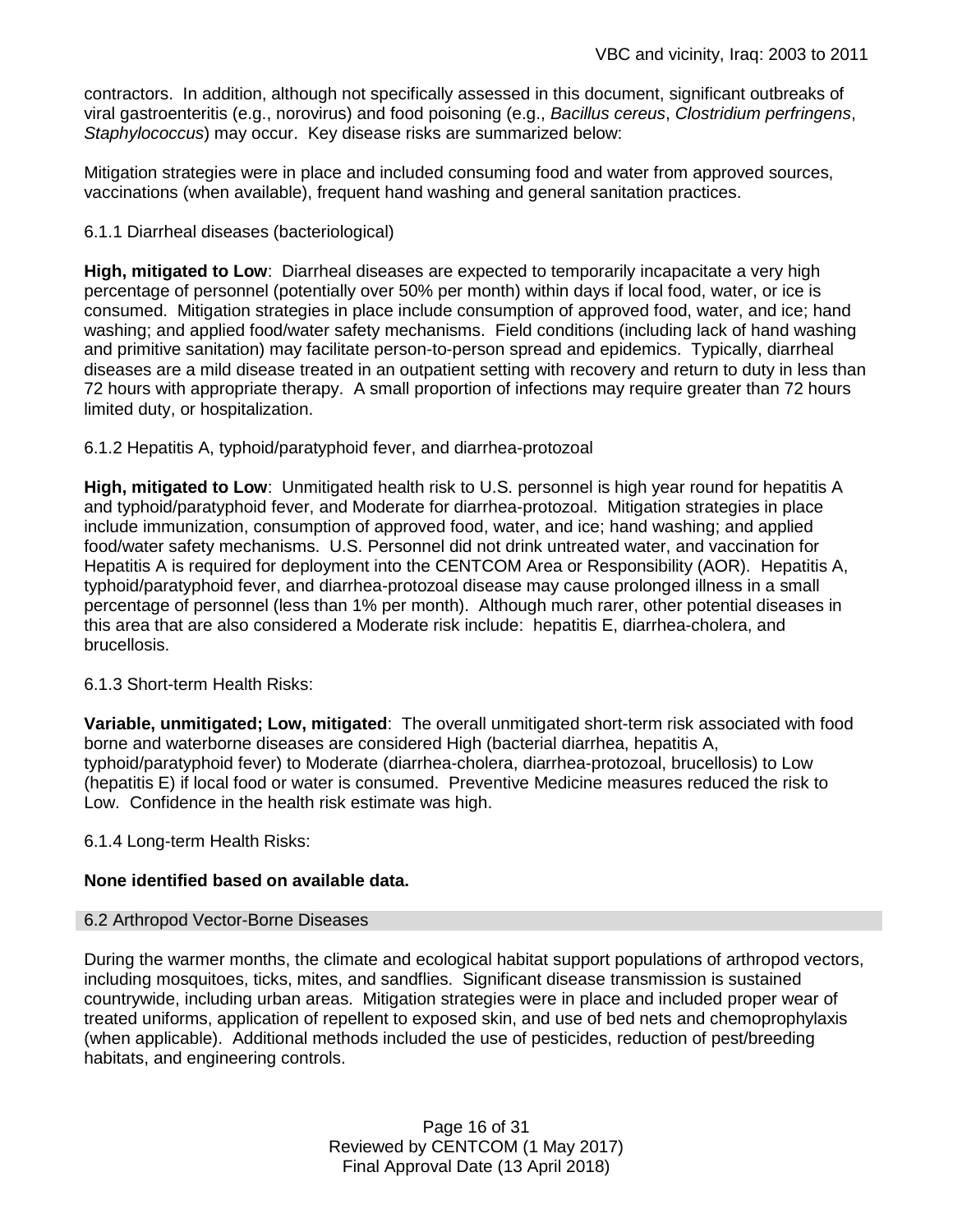### 6.2.1 Malaria

**None**: Indigenous transmission of malaria in Iraq was eliminated as of 2008 reducing risk among personnel exposed to mosquito bites to None.

### 6.2.2 Leishmaniasis

**Moderate, mitigated to Low**: The disease risk is Moderate during the warmer months when sandflies are most prevalent, but reduced to low with mitigation measures. Mitigation strategies in place include Individual Protective Measures (IPM) practices, permethrin treated uniforms, pesticides, reduction of pest/breeding habitats, and engineering controls. Leishmaniasis is transmitted by sand flies. There are two forms of the disease; cutaneous (acute form) and visceral (a more latent form of the disease). The leishmaniasis parasites may survive for years in infected individuals and this infection may go unrecognized by physicians in the U.S. when infections become symptomatic years later. Cutaneous infection is unlikely to be debilitating, though lesions may be disfiguring. Visceral leishmaniasis disease can cause severe febrile illness, which typically requires hospitalization with convalescence over 7 days.

### 6.2.3 Crimean-Congo hemorrhagic fever

**Moderate, mitigated to Low**: Unmitigated risk is moderate, but reduced to low with mitigation measures. Crimean-Congo hemorrhagic fever occurs in rare cases (less than 0.1% per month attack rate in indigenous personnel) and is transmitted by tick bites or occupational contact with blood or secretions from infected animals. The disease typically requires intensive care with fatality rates from 5% to 50%.

### 6.2.4 Sandfly fever

**Moderate, mitigated to Low**: Sandfly fever has a Moderate risk with potential disease rates from 1% to 10% per month under worst case conditions. Mitigation measures reduced the risk to low. The disease is transmitted by sandflies and occurs more commonly in children though adults are still at risk. Sandfly fever disease typically results in debilitating febrile illness requiring 1 to 7 days of supportive care followed by return to duty.

### 6.2.5 Sindbis (and Sindbis-like viruses)

**Low**: Sindbis and sindbis-like viruses are maintained in a bird-mosquito cycle in rural areas and occasionally caused limited outbreaks among humans. The viruses are transmitted by a variety of *Culex* mosquito species found primarily in rural areas. A variety of bird species may serve as reservoir or amplifying hosts. Extremely rare cases (less than 0.01% per month attack rate) could have occurred seasonally (April - November). Debilitating febrile illness often accompanied by rash, typically requires 1 to 7 days of supportive care; significant arthralgias may persist for several weeks or more in some cases. This disease is associated with a low health risk estimate.

### 6.2.6 Rickettsioses, tickborne (spotted fever group)

**Low**: Rare cases (less than 0.1% per month) of rickettsioses disease are possible among personnel exposed to tick bites. Rickettsioses are transmitted by multiple species of hard ticks, including *Rhipicephalus* spp., which are associated with dogs. Other species of ticks, including *Ixodes* are also capable of transmitting rickettsial pathogens in this group. In addition to dogs, various rodents and other animals also may serve as reservoirs. Ticks are most prevalent from April through November.

> Page 17 of 31 Reviewed by CENTCOM (1 May 2017) Final Approval Date (13 April 2018)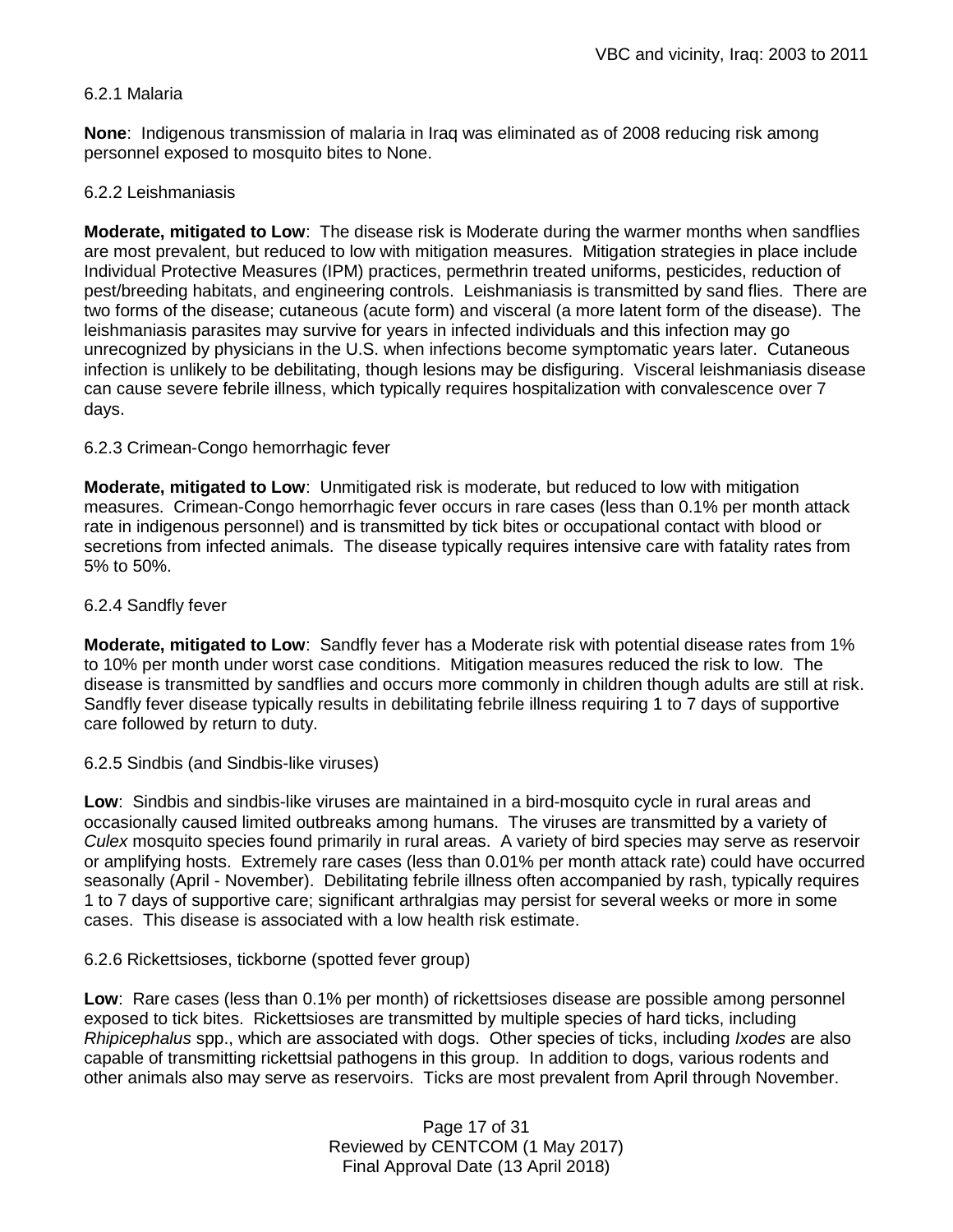Incidents can result in debilitating febrile illness, which may require 1 to 7 days of supportive care followed by return to duty. The health risk of rickettsial disease is Low.

### 6.2.7 Typhus-murine (fleaborne)

**Low**: Typhus-murine has a Low risk estimate and is assessed as present, but at unknown levels. Rare cases are possible among personnel exposed to rodents (particularly rats) and flea bites. Incidents may result in debilitating febrile illness typically requiring 1 to 7 days of supportive care followed by return to duty.

#### 6.2.8 West Nile fever

**Low**: West Nile fever is present. The disease is maintained by the bird population and transmitted to humans via mosquito vector. Typically, infections in young, healthy adults were asymptomatic although fever, headache, tiredness, body aches (occasionally with a skin rash on trunk of body), and swollen lymph glands can occurred. This disease is associated with a low risk estimate.

### 6.2.9 Short-term health risks:

**Low:** The unmitigated risk is moderate for leishmaniasis - cutaneous (acute), Crimean-Congo hemorrhagic fever, and sandfly fever; Low for, sindbis, rickettsioses-tickborne, typhus-fleaborne, and West Nile fever. No hazard from malaria (2008 - 2011). Risk is reduced to Low by proper wear of the uniform and application of repellent to exposed skin. Confidence in the risk estimate is high.

### 6.2.10 Long-term health risks:

**Low:** The unmitigated risk is moderate for leishmaniasis-visceral (chronic). Risk is reduced to Low by proper wear of the uniform and application of repellent to exposed skin. Confidence in the risk estimate is high.

### 6.3 Water Contact Diseases

Tactical operations or recreational activities that involve extensive contact with surface water such as lakes, streams, rivers, or flooded fields may result in significant exposure to leptospirosis and schistosomiasis. Arid portions of Iraq without permanent or persistent bodies of surface water do not support transmission of leptospirosis or schistosomiasis. Risk was restricted primarily to areas along rivers and lakes. These diseases can debilitate personnel for up to a week or more. Leptospirosis risk typically increases during flooding. In addition, although not specifically assessed in this document, bodies of surface water are likely to be contaminated with human and animal waste. Activities such as wading or swimming may result in exposure to enteric diseases including diarrhea and hepatitis via incidental ingestion of water. Prolonged water contact also may lead to the development of a variety of potentially debilitating skin conditions including bacterial or fungal dermatitis. Mitigation strategies were in place and included avoiding water contact and recreational water activities, proper wear of uniform (especially footwear), and protective coverings for cuts/abraded skin.

### 6.3.1 Leptospirosis

**Moderate, mitigated to Low**: Human infections occur seasonally (typically April through November) through exposure to water or soil contaminated by infected animals and is associated with wading, and swimming in contaminated, untreated open water. The occurrence of flooding after heavy rainfall facilitates the spread of the organism because as water saturates the environment *Leptospira* present in the soil passes directly into surface waters. *Leptospira* can enter the body through cut or abraded

> Page 18 of 31 Reviewed by CENTCOM (1 May 2017) Final Approval Date (13 April 2018)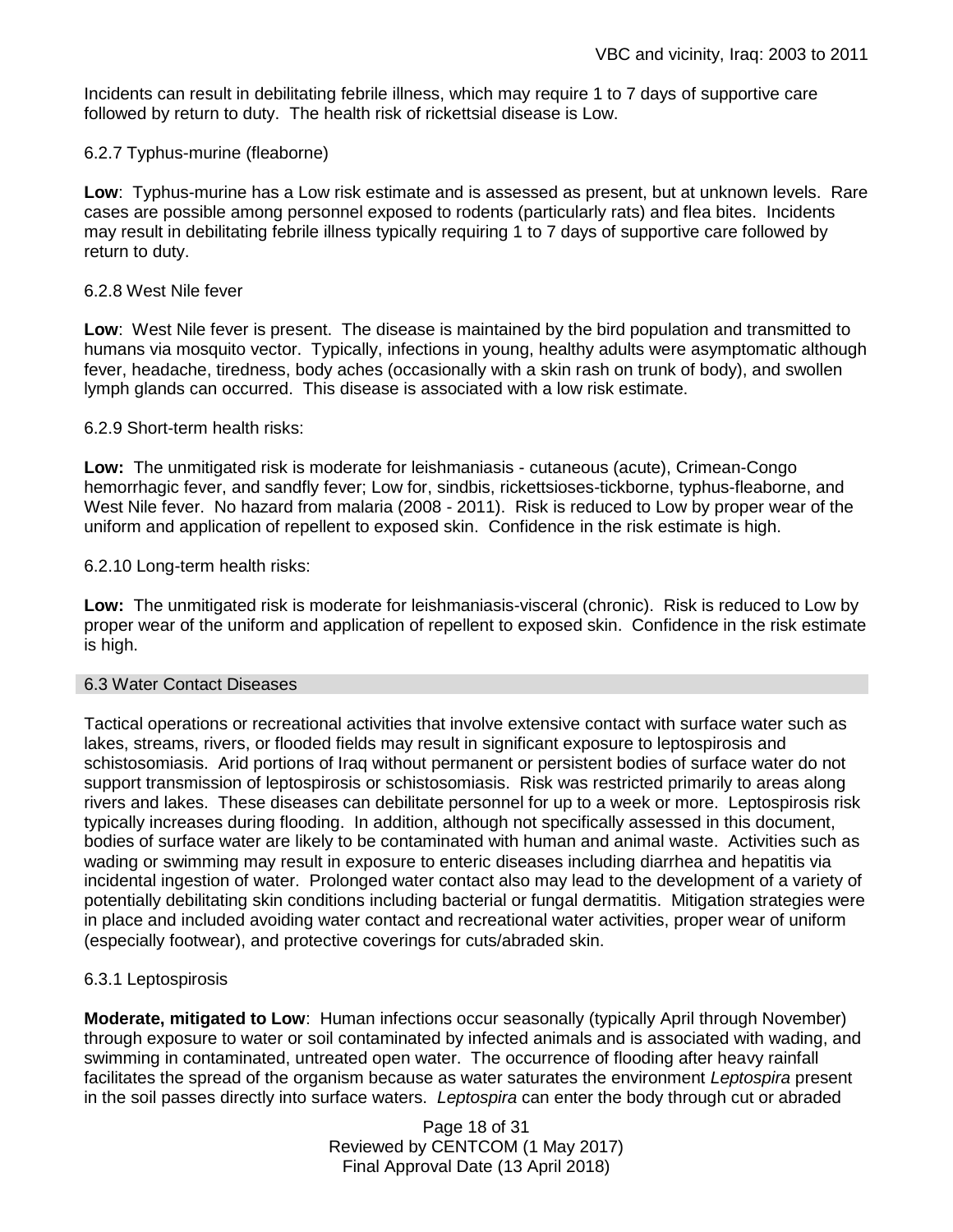skin, mucous membranes, and conjunctivae. Infection may also occur from ingestion of contaminated water. The acute, generalized illness associated with infection may mimic other tropical diseases (for example, dengue fever, malaria, and typhus), and common symptoms include fever, chills, myalgia, nausea, diarrhea, cough, and conjunctival suffusion. Manifestations of severe disease can include jaundice, renal failure, hemorrhage, pneumonitis, and hemodynamic collapse. Recreational activities involving extensive water contact may result in personnel being temporarily debilitated with leptospirosis. Mitigation strategies in place include avoiding water contact and recreational water activities; proper wear of uniform, especially footwear, and protective coverings for cuts/abraded skin. This disease is associated with a Moderate health risk estimate.

### 6.3.2 Schistosomiasis

**Moderate, mitigated to Low**: Humans are the principal reservoir for schistosomes; humans shed schistosome eggs in urine or feces. Animals such as cattle and water buffalo may also be significant reservoirs. Rare cases (less than 0.1% per month attack rate) may occur seasonally (typically April through November) among personnel wading or swimming in lakes, streams, or irrigated fields which were frequently contaminated with human and animal waste containing schistosome eggs. In groups with prolonged exposure to heavily contaminated foci, attack rates may exceed 10%. Exceptionally heavy concentrations of schistosomes may occur in discrete foci, which were difficult to distinguish from less contaminated areas. In non-immune personnel exposed to such foci, rates of acute schistosomiasis may be over 50%. Mild infections are generally asymptomatic. In very heavy acute infections, a febrile illness (acute schistosomiasis) may occur, especially with *Schistosoma japonicum*  and *S. mansoni*, requiring hospitalization and convalescence over 7 days. This disease is associated with a Moderate health risk estimate.

### 6.3.3 Short-term health risks:

**Low:** Unmitigated Health risk of schistosomiasis and leptospirosis is Moderate during warmer months. Mitigation measures reduce the risk to Low. Confidence in the health risk estimate is high.

# 6.3.4 Long-term health risks:

# **None identified based on available data.**

### 6.4 Respiratory Diseases

Although not specifically assessed in this document, deployed U.S. forces may be exposed to a wide variety of common respiratory infections in the local population. These include influenza, pertussis, viral upper respiratory infections, viral and bacterial pneumonia, and others. The U.S. military populations living in close-quarter conditions are at risk for substantial person-to-person spread of respiratory pathogens. Influenza is of particular concern because of its ability to debilitate large numbers of unvaccinated personnel for several days. Mitigation strategies were in place and included routine medical screenings, vaccination, enforcing minimum space allocation in housing units, implementing head-to-toe sleeping in crowded housing units, implementation of proper personal protective equipment (PPE) when necessary for healthcare providers and detention facility personnel.

### 6.4.1 Tuberculosis (TB)

**Moderate, mitigated to Low:** Potential health risk to U.S. personnel is Moderate, mitigated to Low, year round. Transmission typically requires close and prolonged contact with an active case of pulmonary or laryngeal TB, although it also can occur with more incidental contact. The Army Surgeon General has defined increased risk in deployed Soldiers as indoor exposure to locals or third country

> Page 19 of 31 Reviewed by CENTCOM (1 May 2017) Final Approval Date (13 April 2018)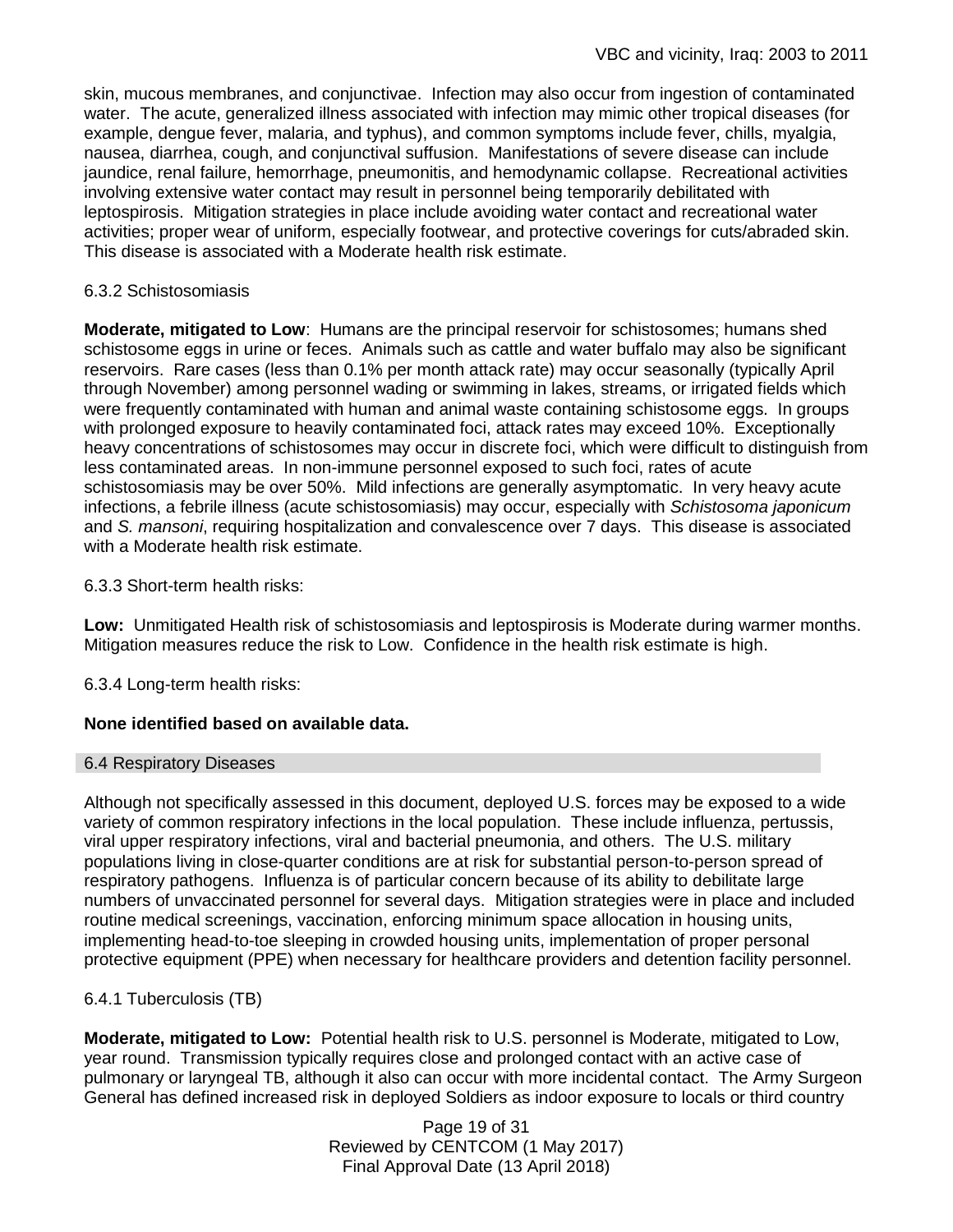nationals of greater than one hour per week in a highly endemic active TB region. Mitigation strategies include routine medical screenings; enforcing minimum space allocation in housing units; implementing head-to-toe sleeping in crowded housing units; and implementation of proper personal protective equipment (PPE), when necessary (treating active case, detainee operations). Additional mitigation included active case isolation in negative pressure rooms, where available.

### 6.4.2 Meningococcal meningitis

**Low:** Meningococcal meningitis poses a Low risk and is transmitted from person to person through droplets of respiratory or throat secretions. Close and prolonged contact facilitates the spread of this disease. Meningococcal meningitis is potentially a very severe disease typically requiring intensive care; fatalities may occur in 5-15% of cases.

### 6.4.3 Short-term health risks:

**Low:** Moderate (TB) to Low (for meningococcal meningitis). Overall risk was reduced to Low with mitigation measures. Confidence in the health risk estimate is high.

### 6.4.4 Long-term health risks:

**None identified based on available data.** Tuberculosis is evaluated as part of the post deployment health assessment (PDHA). A TB skin test is required post-deployment if potentially exposed and is based upon individual service policies.

### 6.5 Animal-Contact Diseases

### 6.5.1 Rabies

**Moderate, mitigated to Low:** Rabies posed a year-round moderate risk. Occurrence in local animals was well above U.S. levels due to the lack of organized control programs. Dogs were the primary reservoir of rabies in Iraq, and a frequent source of human exposure. In June 2008, the New Jersey Health department in the U.S. reported a confirmed case of rabies in a mixed-breed dog recently imported from Iraq. Rabies is transmitted by exposure to the virus-laden saliva of an infected animal, typically through bites, but could occur from scratches contaminated with the saliva. No cases of rabies acquired in Iraq have been identified in U.S. Service Members to date. The vast majority (>99%) of persons who develop rabies disease will do so within a year after a risk exposure, there have been rare reports of individuals presenting with rabies disease up to six years or more after their last known risk exposure. Mitigation strategies included command emphasis of CENTCOM GO 1B, reduction of animal habitats, active pest management programs, and timely treatment of feral animal scratches/bites.

### 6.5.2 Anthrax

**Low:** Anthrax cases are rare in indigenous personnel, and pose a Low risk to U.S. personnel. Anthrax is a naturally occurring infection; cutaneous anthrax is transmitted by direct contact with infected animals or carcasses, including hides. Eating undercooked infected meat may result in contracting gastrointestinal anthrax. Pulmonary anthrax is contracted through inhalation of spores and is extremely rare. Mitigation measures included consuming approved food sources, proper food preparation and cooking temperatures, avoidance of animals and farms, dust abatement when working in these areas, vaccinations, and proper PPE for personnel working with animals.

> Page 20 of 31 Reviewed by CENTCOM (1 May 2017) Final Approval Date (13 April 2018)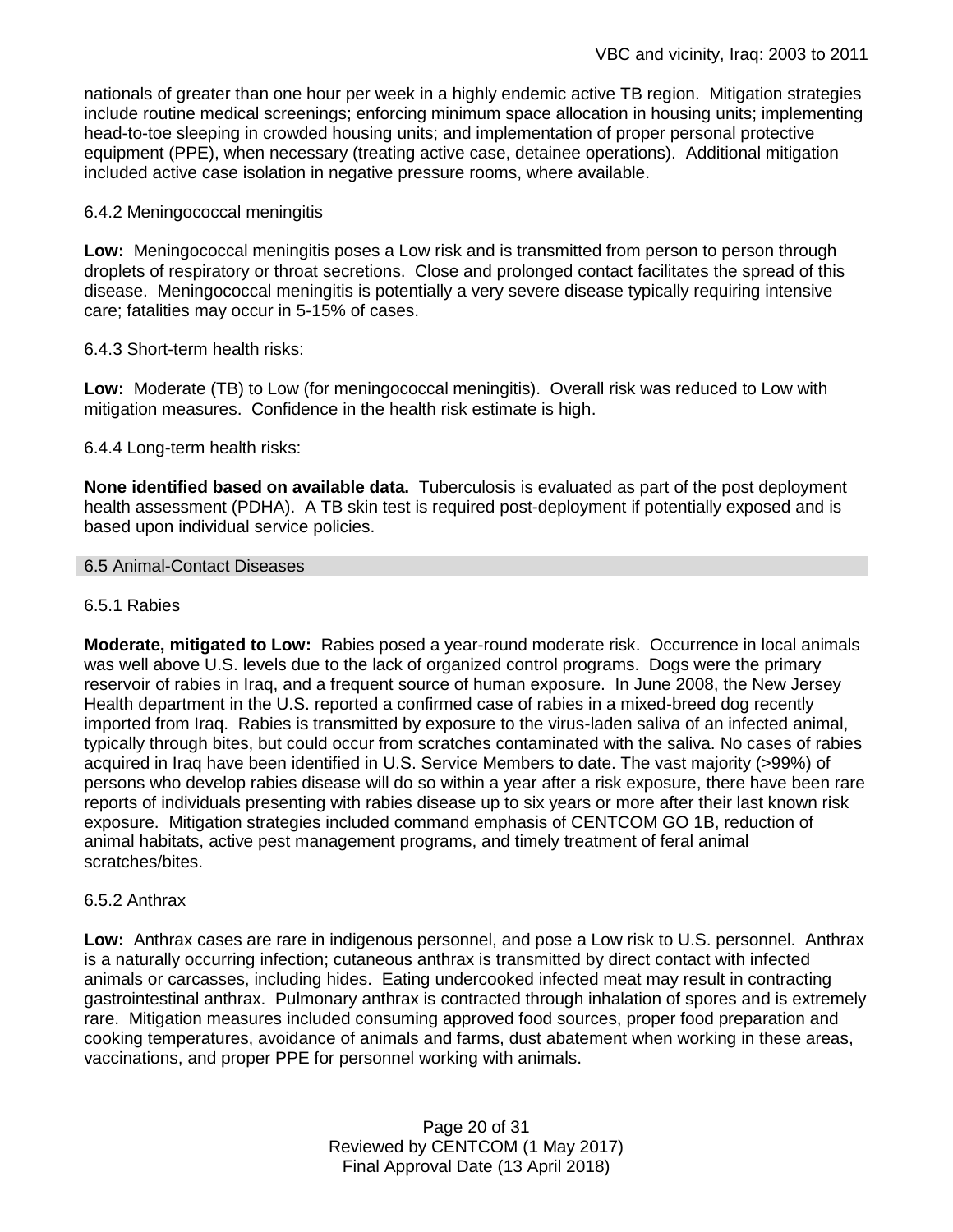### 6.5.3 Q-Fever

**Moderate, mitigated to Low:** Potential health risk to U.S. personnel is Moderate, but mitigated to Low, year round. Rare cases are possible among personnel exposed to aerosols from infected animals, with clusters of cases possible in some situations. Significant outbreaks (affecting 1-50%) can occur in personnel with heavy exposure to barnyards or other areas where animals are kept. Unpasteurized milk may also transmit infection. The primary route of exposure is respiratory, with an infectious dose as low as a single organism. Incidence could result in debilitating febrile illness, sometimes presenting as pneumonia, typically requiring 1 to 7 days of inpatient care followed by return to duty. Mitigation strategies in place as listed in paragraph 6.5.2 except for vaccinations.

### 6.5.4 H5N1 avian influenza

**Low:** Potential health risk to U.S. personnel is Low. Although H5N1 avian influenza (AI) is easily transmitted among birds, bird-to-human transmission is extremely inefficient. Human-to-human transmission appears to be exceedingly rare, even with relatively close contact. Extremely rare cases (less than 0.01% per month attack rate) could occur. Incidence could result in very severe illness with fatality rate higher than 50 percent in symptomatic cases. Mitigation strategies included avoidance of birds/poultry and proper cooking temperatures for poultry products.

6.5.5 Short-term health risks:

**Low:** The short-term unmitigated risk is Moderate for rabies, and Q-fever, to Low for anthrax, and H5N1 avian influenza. Mitigation measures reduced the overall risk to Low.Confidence in risk estimate is high.

6.5.6 Long-term health risks:

**Low:** A Low long term risk exists for rabies because, in rare cases, the incubation period for rabies can be several years.

# **7 Venomous Animal/Insect**

All information was taken directly from the Armed Forces Pest Management Board (Reference 7) and the Clinical Toxinology Resources web site from the University of Adelaide, Australia (Reference 8). The species listed below have home ranges that overlap the location of VBC and vicinity and vicinity, and may present a health risk if they are encountered by personnel. See Section 9 for more information about pesticides and pest control measures.

### 7.1 Spiders

 *Latrodectus pallidus*: Clinical effects uncertain, but related to medically important species, therefore major envenoming cannot be excluded.

# 7.2 Scorpions

 *Androctonus crassicauda* (black scorpion): Severe envenoming possible and potentially lethal, however most stings cause only severe local pain.

 *Buthacus leptochelys*, *Buthacus macrocentrus*, *Compsobuthus matthiesseni*, *Compsobuthus werneri*, *Mesobuthus caucasicus, Mesobuthus eupeus, Orthochirus iraqus*, and *Orthochirus scrobiculosus*: Clinical effects unknown; there are a number of dangerous Buthid scorpions, but there

> Page 21 of 31 Reviewed by CENTCOM (1 May 2017) Final Approval Date (13 April 2018)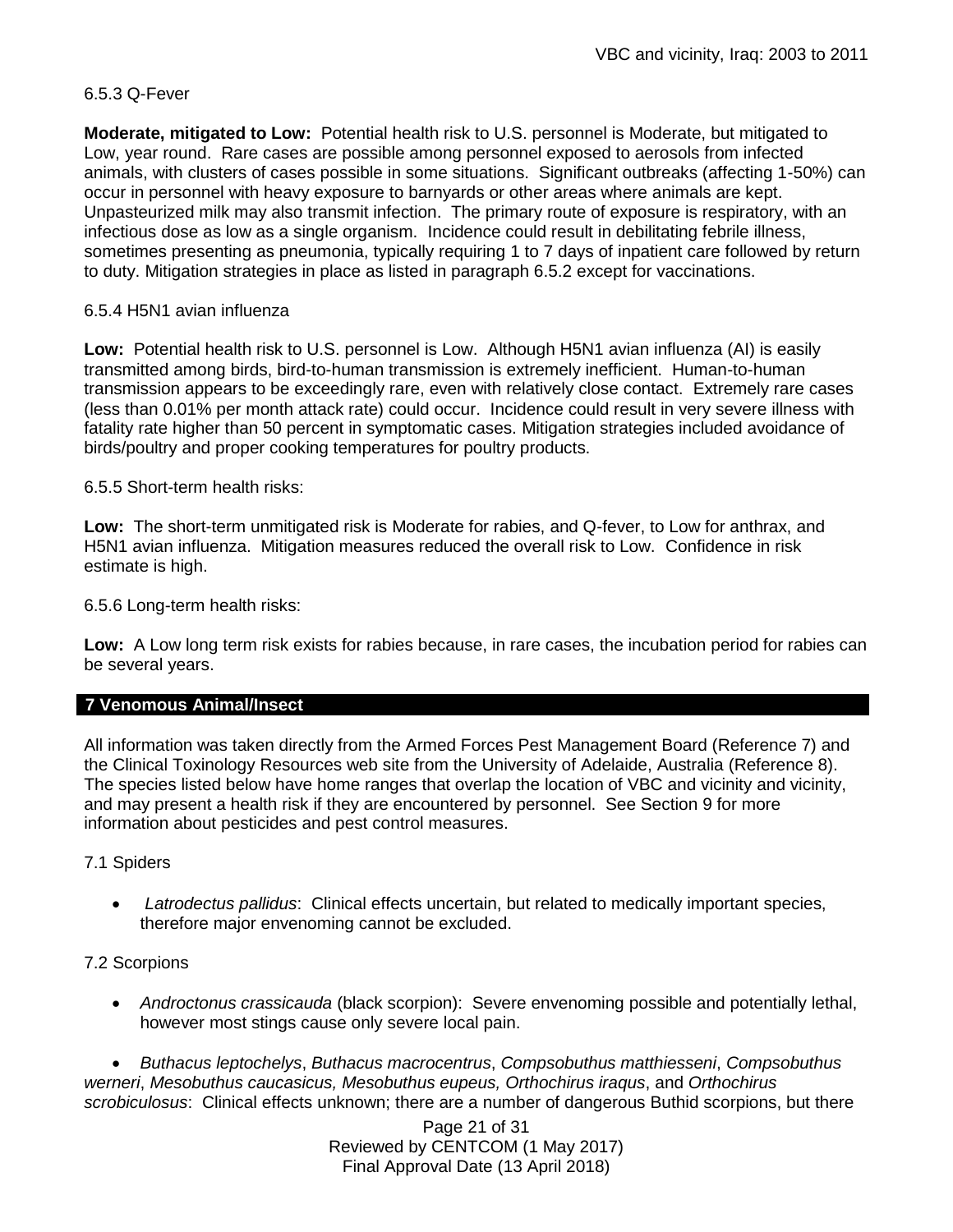are also some known to cause minimal effects only. Without clinical data it is unclear where this species fits within that spectrum.

*Hemiscorpius lepturus*: Severe envenoming possible, potentially lethal.

 *Hottentotta saulcyi*, *Hottentotta scaber*, and *Hottentotta schach*: Moderate envenoming possible but unlikely to prove lethal.

7.3 Snakes

*Cerastes gasperettii*: Potentially lethal envenoming, though unlikely.

 *Malpolon moilensis*, *Malpolon monspessulanus*, *Pseudocyclophis persicus, and Pseudocyclophis persicus fieldi*: Clinical effects varies, but unlikely to cause significant envenoming.

 *Macrovipera lebetina* subspecies *euphratica* and subspecies *obtusa, Vipera albicornuta*, and *Walterinnesia aegyptia*: Severe envenoming possible, potentially lethal.

7.4 Short-term health risk:

**Low.** If encountered, effects of venom vary with species from mild localized swelling (e.g., *S. maurus*) to potentially lethal effects (e.g., *V. albicornuta*). See effects of venom above. Mitigation strategies included avoiding contact, proper wear of uniform (especially footwear), and timely medical treatment. Confidence in the health risk estimate is low (Reference 4, Table 3-6).

7.5 Long-term health risk:

#### **None identified.**

### **8 Heat/Cold Stress**

#### 8.1 Heat

Summer (June - September) monthly mean temperatures range from 87 degrees Fahrenheit (°F) to 94°F with an average temperature of 91°F based on historical climatological data. The health risk of heat stress/injury based on temperatures alone is Low (< 78°F) from November – March, High (82- 87.9°F) in April, and extremely high (≥ 88°F) from May – October. However, work intensity and clothing/equipment worn pose greater health risk of heat stress/injury than environmental factors alone (Reference 9). Managing risk of hot weather operations included monitoring work/rest periods, proper hydration, and taking individual risk factors (e.g., acclimation, weight, and physical conditioning) into consideration. Risk of heat stress/injury was reduced with preventive measures

#### 8.1.1 Short-term health risk:

**Low to High, mitigated to Low.** Risk of heat injury in unacclimatized or susceptible populations (older, previous history of heat injury, poor physical condition, underlying medical/health conditions), and those under operational constraints (equipment, PPE, vehicles) is Extremely High from May – October, High in April, and Low from November – March. The risk of heat injury was reduced to low through preventive measures such as work/rest cycles, proper hydration and nutrition, and monitoring WBGT. Confidence in the health risk estimate is low (Reference 4, Table 3-6).

> Page 22 of 31 Reviewed by CENTCOM (1 May 2017) Final Approval Date (13 April 2018)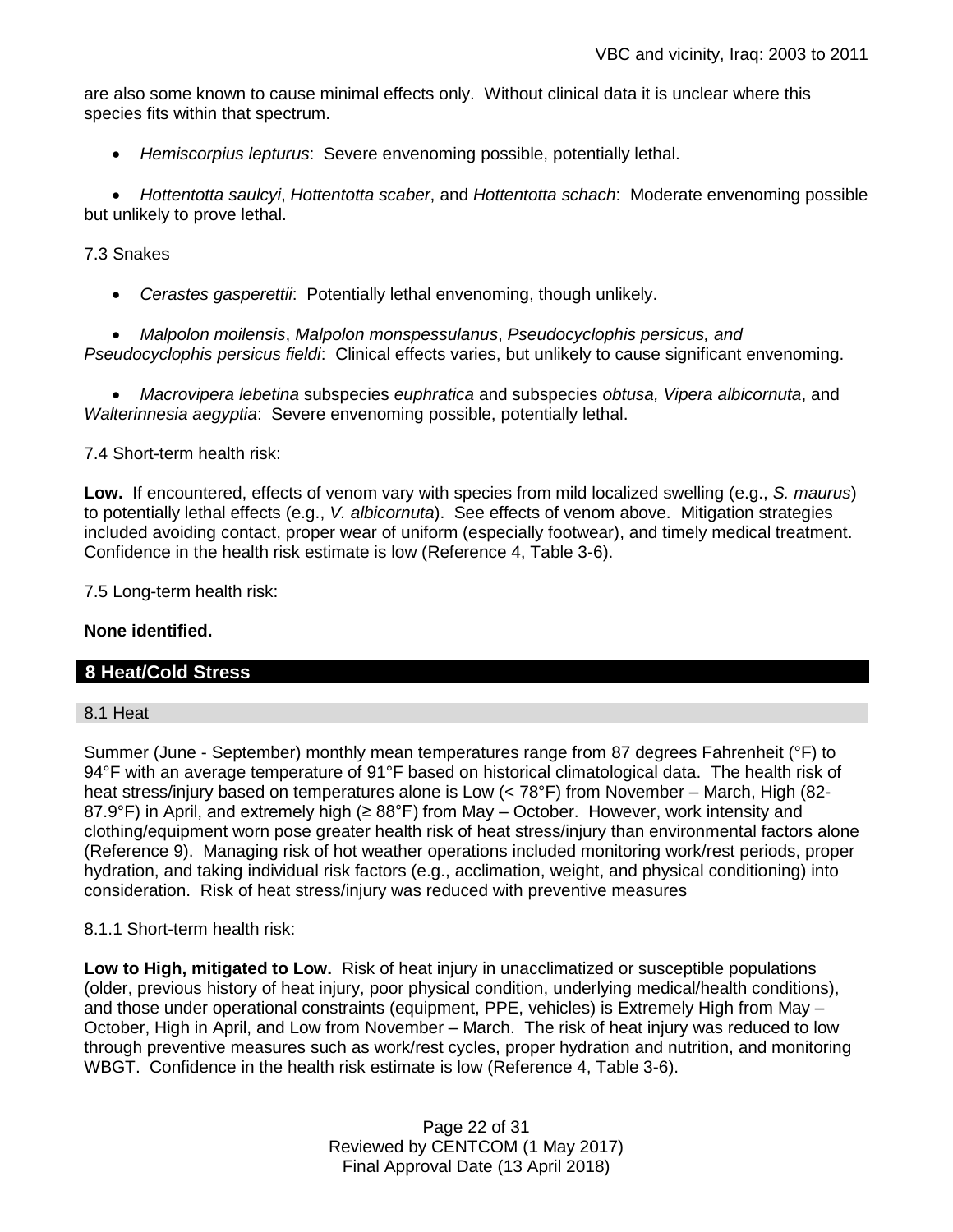### 8.1.2 Long-term health risk:

**Low.** However, the risk may be greater for certain susceptible persons–those older (i.e., greater than 45 years), in lesser physical shape, or with underlying medical/health conditions. Long-term health implications from heat injuries are rare but may occur, especially from more serious injuries such as heat stroke. It is possible that high heat in conjunction with various chemical exposures may increase long-term health risks, though specific scientific evidence is not conclusive. Confidence in these risk estimates is medium (Reference 4, Table 3-6).

### 8.2 Cold

### 8.2.1 Short-term health risks:

Winter (December - March) temperatures range from 50°F to 60°F with an average temperature of 54.5°F based on historical climatological data from the U.S. Air Force Combat Climatology Center, 14th Weather Squadron. Because even on warm days a significant drop in temperature after sunset by as much as 40°F can occur, there is a risk of cold stress/injury from December – March. The risk assessment for Non-Freezing Cold Injuries (NFCI), such as chilblain, trench foot, and hypothermia, is Low based on historical temperature and precipitation data. Frostbite is unlikely to occur because temperatures rarely drop below freezing. However, personnel may encounter significantly lower temperatures during field operations at higher altitudes. As with heat stress/injuries, cold stress/injuries are largely dependent on operational and individual factors instead of environmental factors alone (Reference 9).

**Low.** The health risk of cold injury is Low. Confidence in the health risk estimate is medium.

8.2.2 Long-term health risk:

**Low.** The health risk of cold injury is Low. Confidence in the health risk estimate is high.

# **9 Noise**

### 9.1 Continuous

There are numerous stand-alone generators located throughout VBC, and there have been some reports of unenclosed generators without any kind of noise control measures. However, for the general population noise, levels above the hearing protection threshold are for short durations and daily average exposures are below levels requiring hearing protection. Appropriate signs are posted and all military personnel are issued hearing protection (References 11, 12, 13, 15).

There are also aircraft (Reference 15), aircraft ground equipment, tools and various industrial equipment that contribute to noise levels. Buildings and work sites within flight lines are exposed to flight noise. Workers are provided appropriate protective equipment where needed.

9.1.1 Short-term health risks:

# **Not evaluated.**

9.1.2 Long-term health risks:

# **Not evaluated.**

Page 23 of 31 Reviewed by CENTCOM (1 May 2017) Final Approval Date (13 April 2018)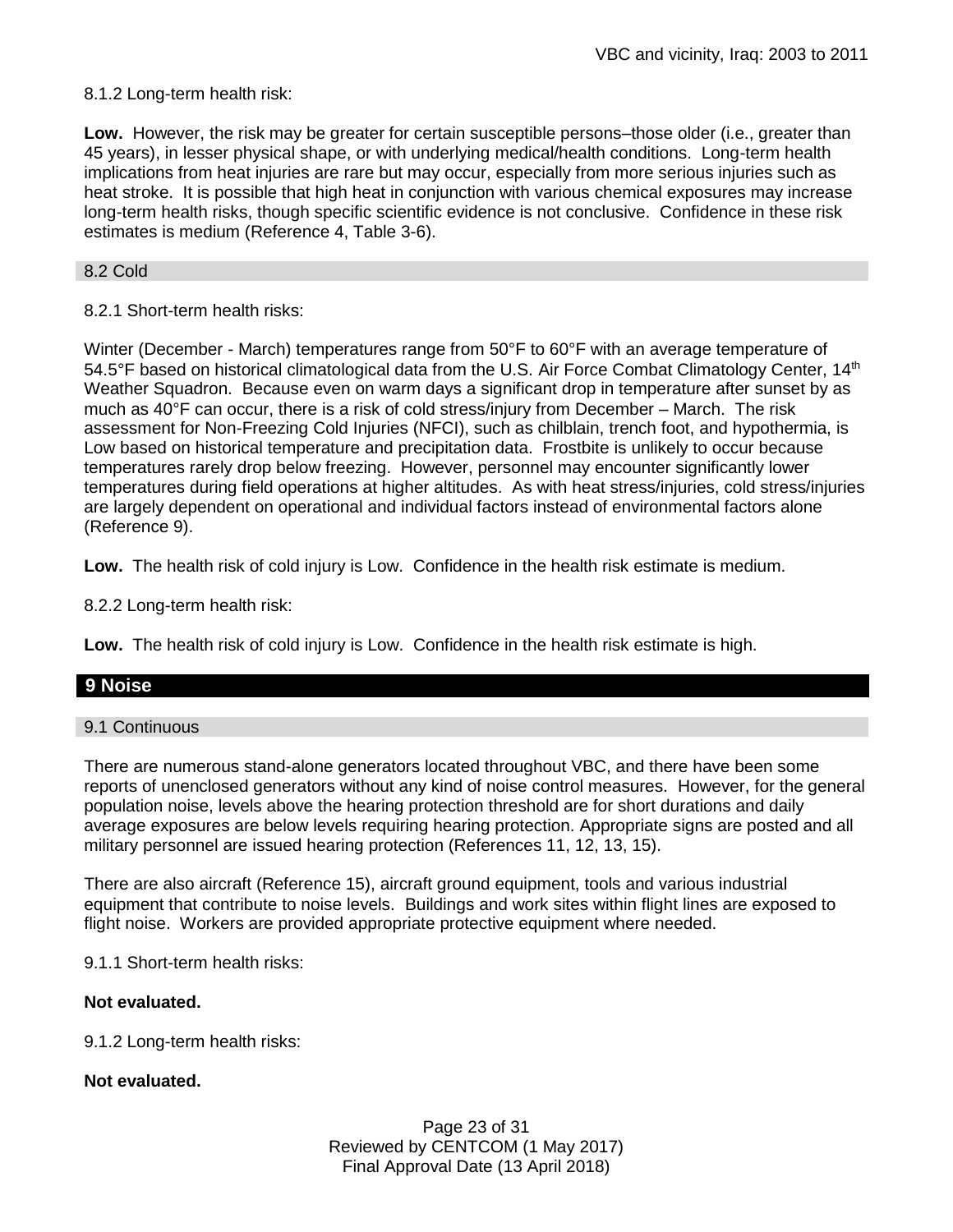#### 9.2 Impulse

No impulse noise evaluations conducted, not evaluated.

9.2.1 Short-term health risks:

### **Not evaluated**.

9.2.2 Long-term health risks:

### **Not evaluated**.

# **10 Unique Incidents/Concerns**

### 10.1 Potential environmental contamination sources

DoD personnel are exposed to various chemical, physical, ergonomic, and biological hazards in the course of performing their mission. These types of hazards depend on the mission of the unit and the operations and tasks which the personnel are required to perform to complete their mission. The health risk associated with these hazards depends on a number of elements including what materials are used, how long the exposure last, what is done to the material, the environment where the task or operation is performed, and what controls are used. The hazards can include exposures to heavy metal particulates (e.g., lead, cadmium, manganese, chromium, and iron oxide), solvents, fuels, oils, and gases (e.g., carbon monoxide, carbon dioxide, oxides of nitrogen, and oxides of sulfur). Most of these exposures occur when performing maintenance task such as painting, grinding, welding, engine repair, or movement through contaminated areas. Exposures to these occupational hazards can occur through inhalation (air), skin contact, or ingestion; however exposures through air are generally associated with the highest health risk.

### 10.2 Waste Sites/Waste Disposal

Solid waste is collected from trash receptacles throughout VBC and disposed of through two solid waste incinerators. Both incinerators burn at a capacity of 40 tons/day per incinerator during the week, the maximum capacity of each incinerator is 60 tons/day. The incinerator ash is transported to a holding area adjacent to the incinerator for a minimum of 30 days and then transported to a landfill. Medical waste is collected, documented and incinerated in a medical waste incinerator operated by KBR (References 11-12).

In 2010 solid and liquid waste was collected and removed from JSS Constitution by contractors. No burn pit was used at JSS Constitution (Reference 16).

In 2005 solid waste and waste water at Camp Cropper was removed by contractors, however a burn pit was used as a last resort in 2005 and 2006 and was used to dispose of paper documents at the Detainee Warehouse in 2007 (References 17-21). A waste water treatment plant was in place and operational at Camp Cropper in 2008 (Reference 22).

In 2010 solid waste and waste water from Camp Liberty, Camp Sather, LB Seitz, Camp Striker, and Camp Victory was collected and disposed of at Camp Liberty (References 23-30).

### **There were insufficient data with which to characterize short-term or long-term health risk.**

Page 24 of 31 Reviewed by CENTCOM (1 May 2017) Final Approval Date (13 April 2018)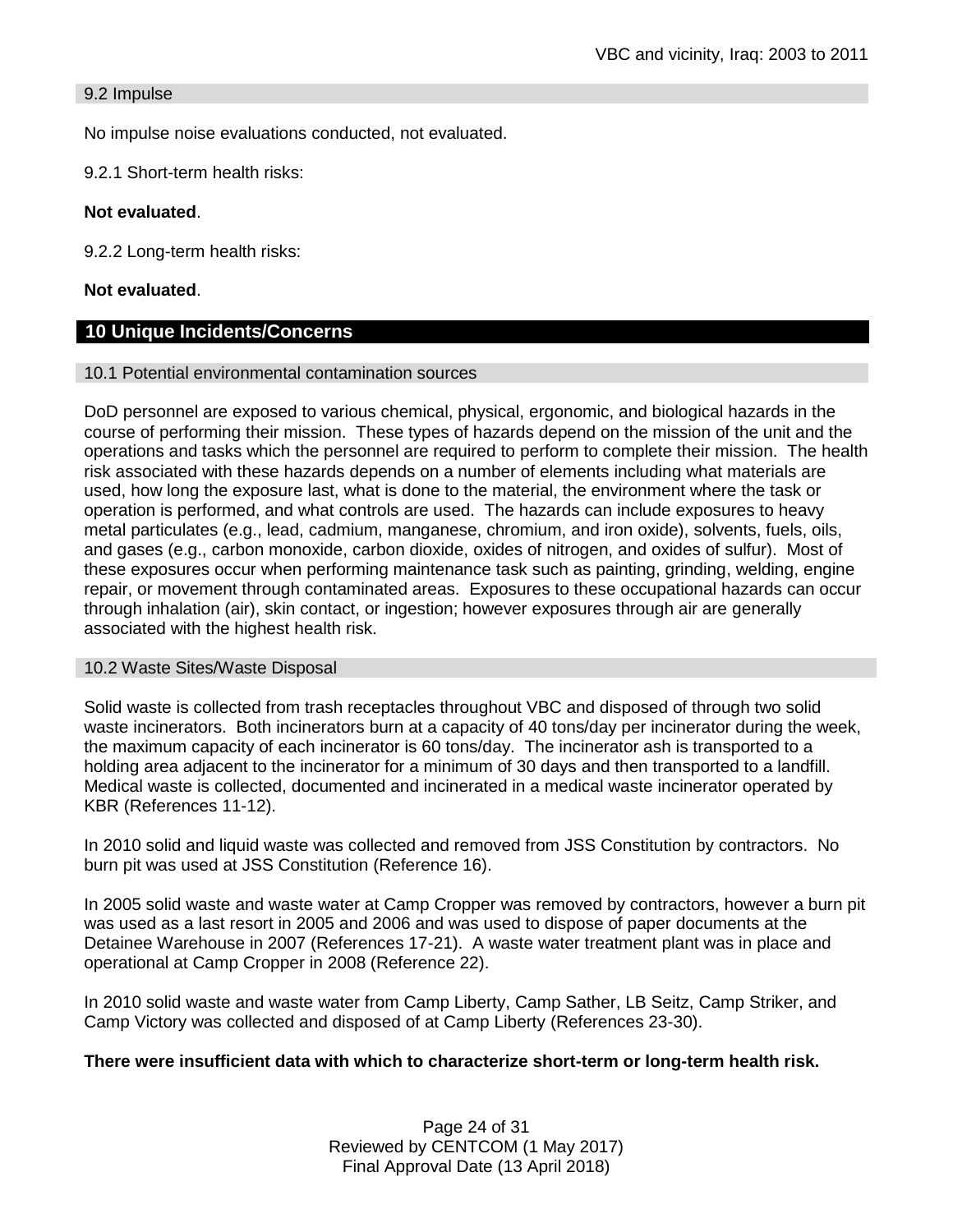# 10.3 Fuel/petroleum products/industrial chemical spills

There is one bulk fuel farm located in the industrial zone of VBC. This site maintains 18 50,000-gallon blivets for jet propellant, four 50,000-gallon blivets for diesel, and two 50,000-gallon blivets for motor gasoline. The fuel farm site is located on a slight gradient to the northeast. All blivets are stored in secondary containment and confined in earthen berms. No spills or history of past releases have been identified at this location. There is mention of underground storage tanks (UST) located on VBC; however, no specifics as to number of USTs or locations were found except for the mention of one uncontrolled UST that contains used oil. No chemical spills were noted in any of the documents (References 11-12).

# **There were insufficient data with which to characterize short-term or long-term health risk.**

### 10.4 Pesticides/Pest Control:

The health risk of exposure to pesticide residues is considered within the framework of typical residential exposure scenarios, based on the types of equipment, techniques, and pesticide products that have been employed, such as enclosed bait stations for rodenticides, various handheld equipment for spot treatments of insecticides and herbicides, and a number of ready-to-use (RTU) methods such as aerosol cans and baits. The control of rodents required the majority of pest management inputs, with the acutely toxic rodenticides staged as solid formulation lethal baits placed in tamper-resistant bait stations indoors and outdoors throughout cantonment areas. Nuisance insects, including biting and stinging insects such as bees, wasps, and ants, also required significant pest management inputs. Use of pesticides targeting against these pests generally involved selection of compounds with low mammalian toxicity and short-term residual using pinpoint rather than broadcast application techniques. No specific hazard sources were documented in DOEHRS or MESL. Monthly pesticide application reports in the MESL for VBC and vicinity list the usage of pesticides on the site. For each pesticide product applied during this period, the EPA approved label has been archived, providing a framework of how each pesticide was handled and applied (see below).

# 10.4.1 Rodenticides

Bromadiolone, brodifacoum, and sodium diphacinone were used to control rodents.

# 10.4.2 Insecticides

Insecticides used to control ants, cockroaches, crickets, flies, mosquitoes, spiders, and termites included abamectin B1, Bacillus thuringiensis subspecies israelensis, bifenthrin, cypermethrin, deltamethrin, diphacinone, d-trans Allethrin, fipronil, hydramethylnon, imidacloprid, lambda-cyhalothrin, methomyl, methoprene, n,n-diethyl-m-toluamide, permethrin, phenothrin, piperonyl butoxide, poly(oxy-1,2-ethanediyl) alpha-isooctadecyl-omegahydroxy, pyrethrins, resmerithrin , ß-cyfluthrin, and z-9 tricosene.

# 10.4.3 Reptilicides

Naphthalene and sulfur were used to control snakes.

### 10.4.4 Short-term and long-term health risks

No specific hazard sources were documented in the DOEHRS or MESL from the 17 May 2003 through 17 October 2011 timeframe.

> Page 25 of 31 Reviewed by CENTCOM (1 May 2017) Final Approval Date (13 April 2018)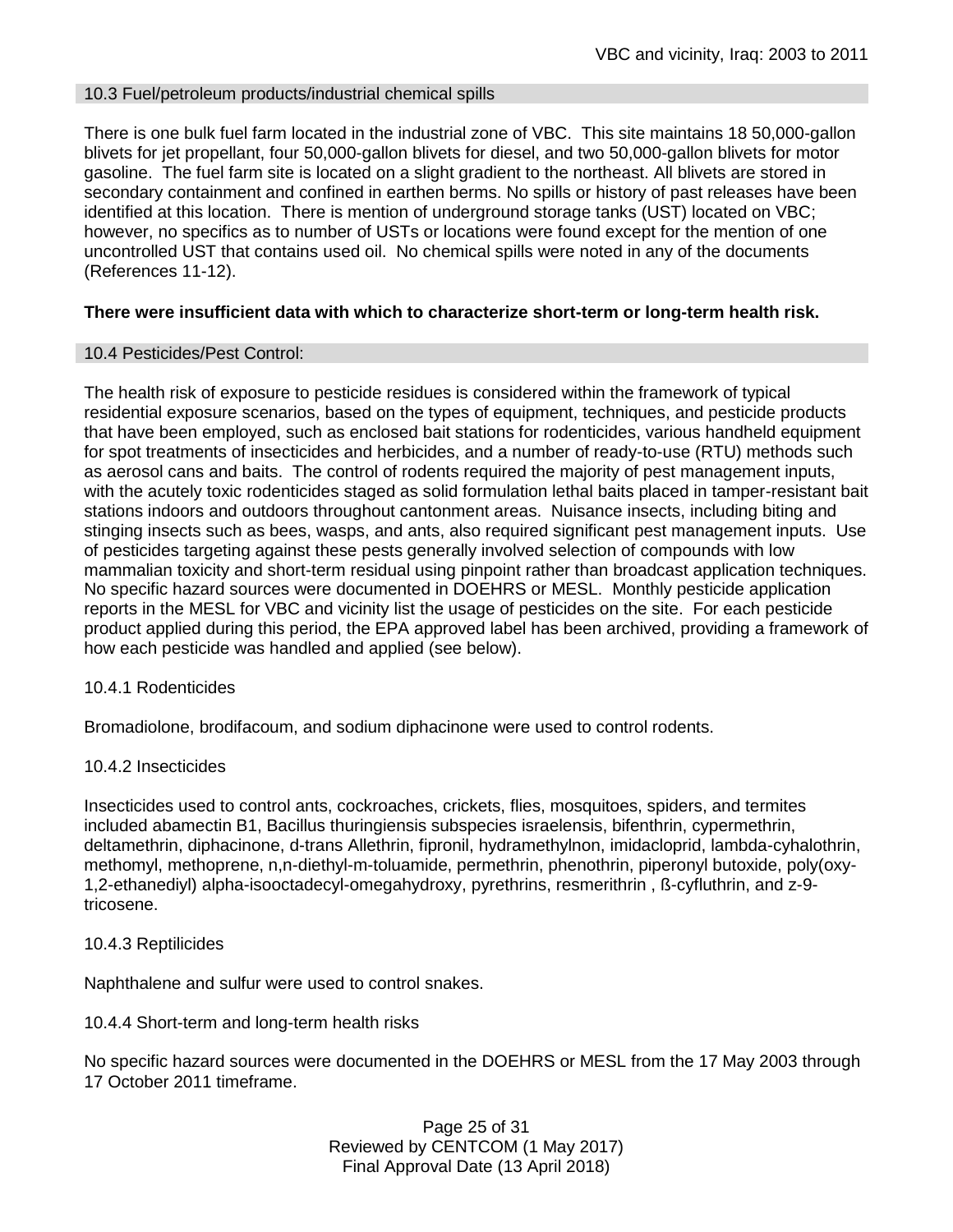#### 10.5 Asbestos

The environmental health site assessment for VBC that was completed in March 2006 did not find any friable asbestos at the site. However, there were two specific asbestos sampling events were performed at VBC. One at the Insulation site at Camp Slayer on 10 March 2005 and the other sampling event was done at the East BIAP DFAC on 15 February 2008. There was one suspect sample taken from an insulation site at Camp Slayer that was determined to contain 20% chrysotile asbestos. There was no indication of whether the sample was considered friable or non-friable. No further information was reported as to a determination of health risks associated with this sample or if any remediation was done. The environmental health site assessment for VBC (Reference 11), reported there was no evidence of friable asbestos at the site. The sampling event at the DFAC on East BIAP involved one sample of green transit, five dust wipe samples, and two grout samples. Only the green transit building material came back positive for asbestos containing material with 29.6% Chrysotille fibers. The report did not mention what state the green transit building material was in but renovations were allowed to proceed with certain precautionary measures put in place to not disturb the state of the green transit building material and to prevent any exposure to the asbestos material. Based on these reports occupational health measures to reduce exposure to asbestos would be required, but without knowing the state of the asbestos containing material no determination of a health risk is possible at this time.

#### 10.6 Lead Based Paint

No specific hazard sources were documented in the DOEHRS or MESL from the 17 May 2003 through 17 October 2011 timeframe.

#### 10.7 Burn Pit

While not specific to VBC and vicinity, the consolidated epidemiological and environmental sampling and studies on burn pits that have been conducted as of the date of this publication have been unable to determine whether an association does or does not exist between exposures to emissions from the burn pits and long-term health effects (Reference 10). The Institute of Medicine committee's (Reference 10) review of long-term health consequences of exposure to burn pits in Iraq and Afghanistan suggests that service in Iraq or Afghanistan (i.e., a broader consideration of air pollution than exposure only to burn pit emissions) may be associated with long-term health effects, particularly in susceptible (e.g., those who have asthma) or highly exposed subpopulations, such as those who worked at or near the burn pit. Such health effects would be due mainly to high ambient concentrations of PM from both natural and anthropogenic sources, including military sources. If that broader exposure to air pollution turns out to be relevant, potentially related health effects of concern are respiratory and cardiovascular effects and cancer. Susceptibility to the PM health effects could be exacerbated by other exposures, such as stress, smoking, local climatic conditions, and co-exposures to other chemicals that affect the same biologic or chemical processes. Individually, the chemicals measured at burn pit sites in the study were generally below concentrations of health concern for general populations in the U.S. However, the possibility of exposure to mixtures of the chemicals raises the potential for health outcomes associated with cumulative exposure to combinations of the constituents of burn pit emissions and emissions from other sources.

To characterize risk to personnel who were specifically exposed to emissions from burn pits and incinerators located in the vicinity of VBC, only air samples associated with a burn pit or incinerator at VBC and vicinity were included in the following assessment of the air at VBC and vicinity.

10.7.1 Particulate matter, less than 10 micrometers (PM<sub>10</sub>) Associated with Burn pits or Incinerator **Emissions** 

> Page 26 of 31 Reviewed by CENTCOM (1 May 2017) Final Approval Date (13 April 2018)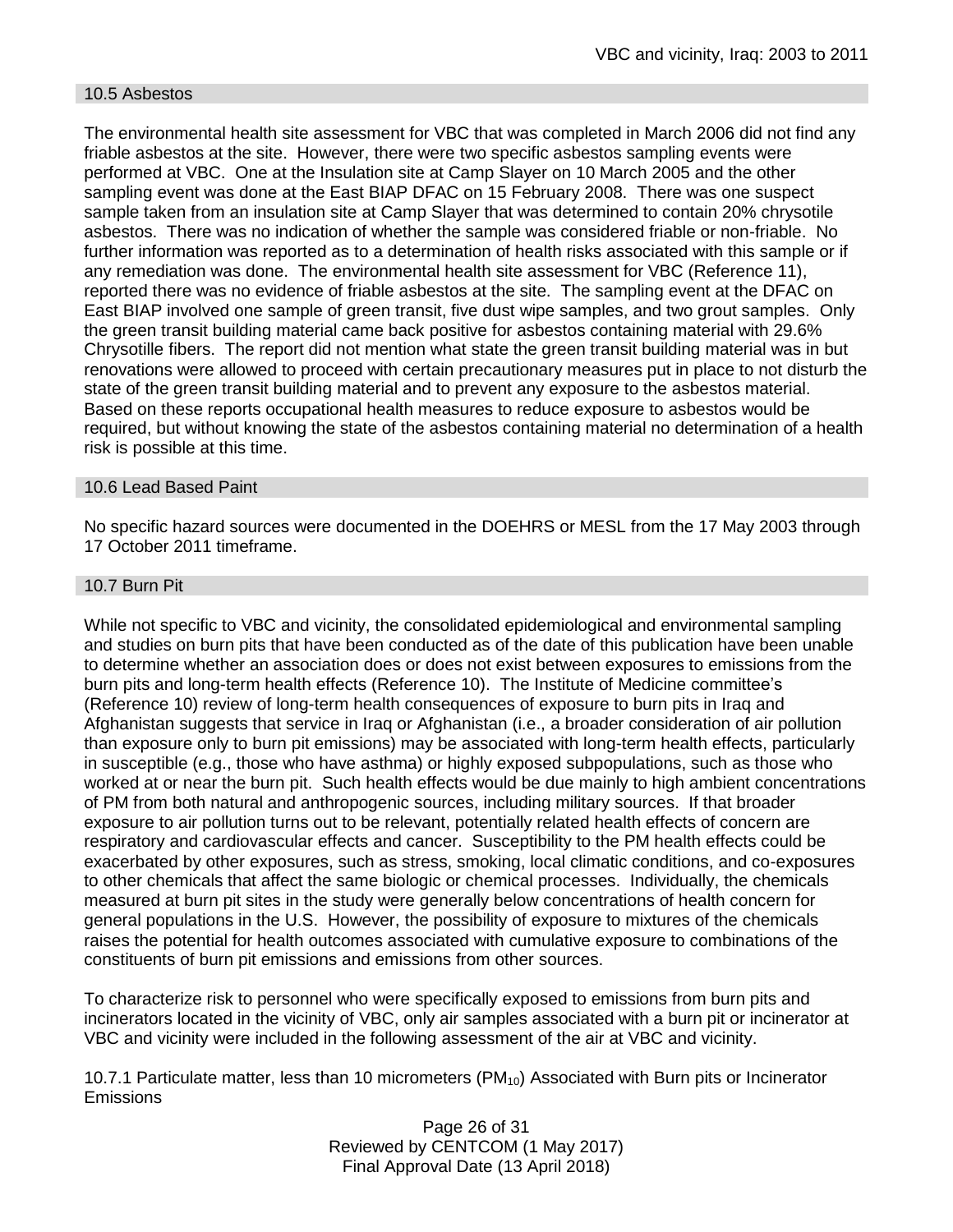10.7.1.1 Exposure Guidelines:

Short Term (24-hour)  $PM_{10}$  ( $\mu$ g/m<sup>3</sup>):

- 
- Marginal MEG = 420
- Critical MEG =  $600$

10.7.1.2 Sample data/Notes:

): Long-term PM<sub>10</sub> MEG ( $\mu$ g/m<sup>3</sup>):

Negligible  $MEG = 250$  Not defined and not available.

A total of 88 valid  $PM_{10}$  air samples identified with burn pits or incinerators were collected from 2003– 2009. The range of 24-hour PM<sub>10</sub> concentrations was 23  $\mu q/m^3 - 892 \mu q/m^3$  with an average concentration of 296  $\mu$ g/m<sup>3</sup>.

10.7.1.3 Short-term health risks:

**Variable (Low to High).** The short-term PM<sub>10</sub> health risk assessment is variable (Low to High) based on average and peak PM<sup>10</sup> sample concentrations, and the likelihood of exposure at these hazard severity levels. The variable risk is due to significant fluctuation in daily concentrations. Risk from peak exposures was high 2005. Risk from average exposures was low in 2005. There were not enough samples associated with burn pits or incinerators taken in 2003, 2004, 2006, 2007, and 2009 to assess the health risk. A low health risk suggests little or no impact on accomplishing the mission. A high health risk suggests a significant degradation of mission capabilities in terms of the required mission standard, inability to accomplish all parts of the mission, or inability to complete the mission standard if hazards occur during the mission (Reference 4, Table 3-2). Daily average health risk levels for  $PM_{10}$ samples associated with burn pits or incinerators show no hazard for 53%, low health risk for 26%, moderate health risk for 9%, and high health risk for 12% of the time. Confidence in the short-term PM<sub>10</sub> health risk assessment is low (Reference 4, Table 3-6).

The hazard severity for average  $PM_{10}$  concentrations in samples was negligible in 2005. The results indicate that for negligible hazard severity a few personnel may experience notable mild eye, nose, or throat irritation; most personnel will experience only mild effects. Pre-existing health conditions (e.g., asthma, or cardiopulmonary diseases) may be exacerbated (Reference 4, Table 3-11).

For the highest observed  $PM_{10}$  sample concentration in 2005, the hazard severity was critical. During peak exposures at the critical hazard severity level, most if not all personnel experience eye, nose, and throat irritation and respiratory effects. Visual acuity is impaired, as is overall aerobic capacity. Some personnel will not be able to perform assigned duties. Lost duty days are expected. Those with a history of asthma or cardiopulmonary disease will experience more severe symptoms. Conditions may also result in adverse, non-health related materiel/logistical impacts (Reference 4, Table 3-11).

10.7.1.4 Long-term health risk:

**Not Evaluated-no available health guidelines**. The EPA has retracted its long-term NAAQS for PM<sub>10</sub> due to an inability to clearly link chronic health effects with chronic  $PM_{10}$  exposure levels.

10.7.2 Particulate matter, less than 2.5 micrometers ( $PM<sub>2.5</sub>$ ) Associated with Burn pits or Incinerator **Emissions** 

> Page 27 of 31 Reviewed by CENTCOM (1 May 2017) Final Approval Date (13 April 2018)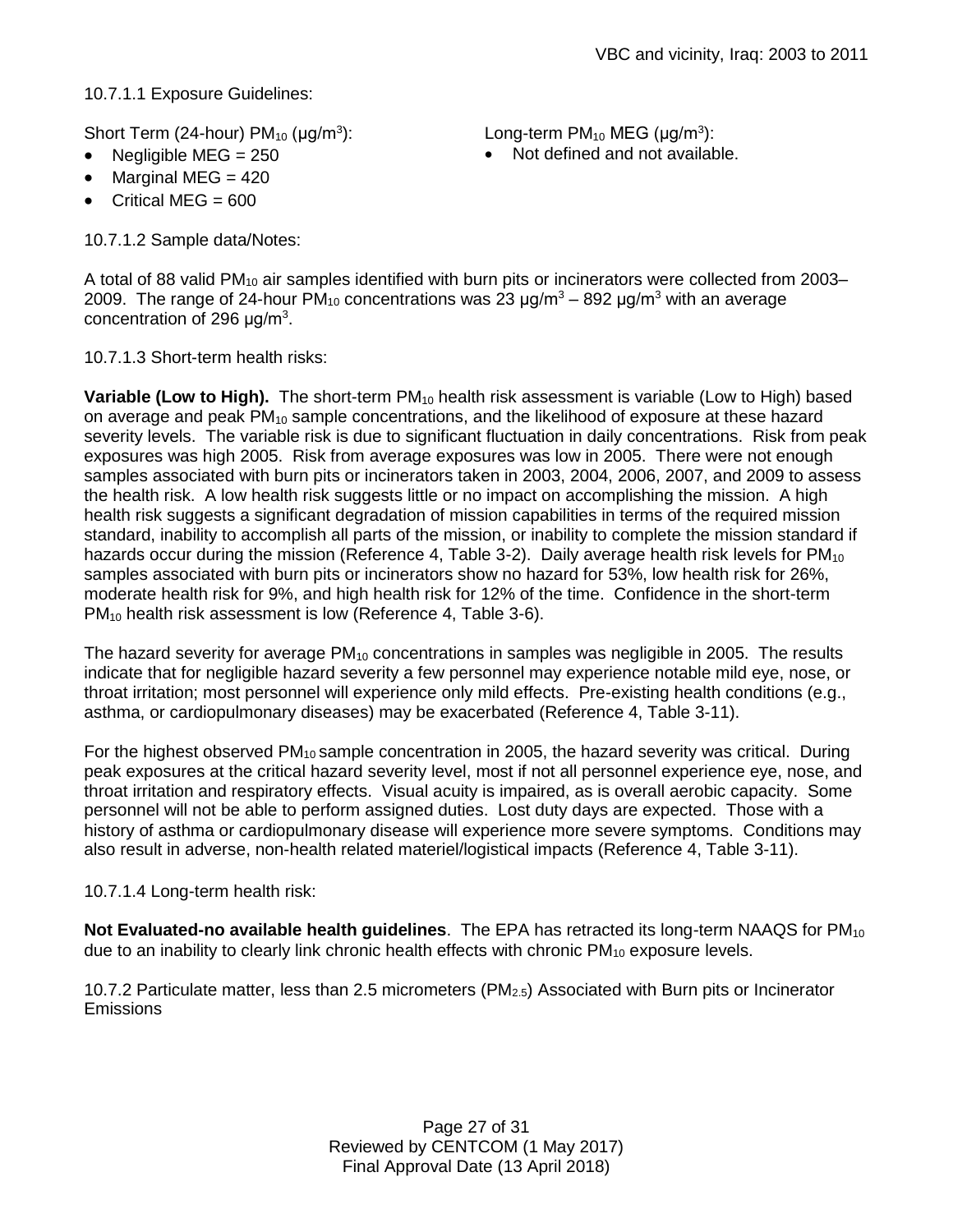# 10.7.2.1 Exposure Guidelines

Short Term (24-hour)  $PM<sub>2.5</sub>$  ( $\mu$ g/m<sup>3</sup>):

- 
- 
- $\bullet$  Critical MEG = 500

10.7.2.2 Sample data/Notes:

):  $Long-term PM<sub>2.5</sub> MEG (µg/m<sup>3</sup>):$ 

- Negligible MEG = 65 Negligible MEG = 15
- Marginal MEG = 250 **a** Marginal MEG = 65

A total of 15 valid PM2.5 air samples identified with burn pits or incinerators were collected in 2006, 2009, and 2010. The range of 24-hour PM<sub>2.5</sub> concentrations was 32  $\mu$ g/m<sup>3</sup> – 197  $\mu$ g/m<sup>3</sup> with an average concentration of 88  $\mu$ g/m<sup>3</sup>.

10.7.2.3 Short-term and long-term health risks:

### **There were insufficient data with which to characterize short-term or long-term health risk from exposure to PM2.5 samples collected near burn pits or incinerators.**

10.7.3 Airborne Metals from  $PM_{10}$  Associated with Burn pits or Incinerator Emissions

10.7.3.1 Sample data/Notes:

A total of 88 valid PM<sub>10</sub> airborne metal samples associated with burn pits or incinerators were collected at VBC and vicinity from 2003 to 2009.  $PM_{10}$  lead detected was above an acute MEG in 2005.

10.7.3.2 Short-term health risks:

**Low.** The short-term health risk assessment for peak sample concentrations for PM<sub>10</sub> lead in 2005 was low. There were not enough samples associated with burn pits or incinerators taken in 2003, 2004, 2006, 2007, and 2009 to assess the health risk. Average sample concentrations for PM<sub>10</sub> lead in 2005 were not an acute hazard. A low health risk suggests little or no impact on accomplishing the mission (Reference 4, Table 3-2). Confidence in the short-term  $PM_{10}$  metals health risk assessment was medium (Reference 4, Table 3-6).

The hazard severity was negligible for peak  $PM_{10}$  lead sample concentrations. The results indicate that for a negligible hazard severity few exposed personnel (if any) are expected to have noticeable health effects during mission. Exposed personnel are expected to be able to effectively perform all critical tasks during mission operations. Minimal to no degradation of abilities to conduct complex tasks are expected (Reference 4, Table 3-4).

10.7.3.3 Long-term health risks:

# **None identified based on available sampling data.**

10.7.4 Airborne Metals from PM2.5 Associated with Burn pits or Incinerator Emissions

10.7.4.1 Sample data/Notes:

A total of 15 valid PM2.5 airborne metal samples associated with burn pits or incinerators were collected from 2006–2010, no  $PM_{2.5}$  airborne metal samples associated with burn pits or incinerators were taken prior to 2006 or after 2010.

> Page 28 of 31 Reviewed by CENTCOM (1 May 2017) Final Approval Date (13 April 2018)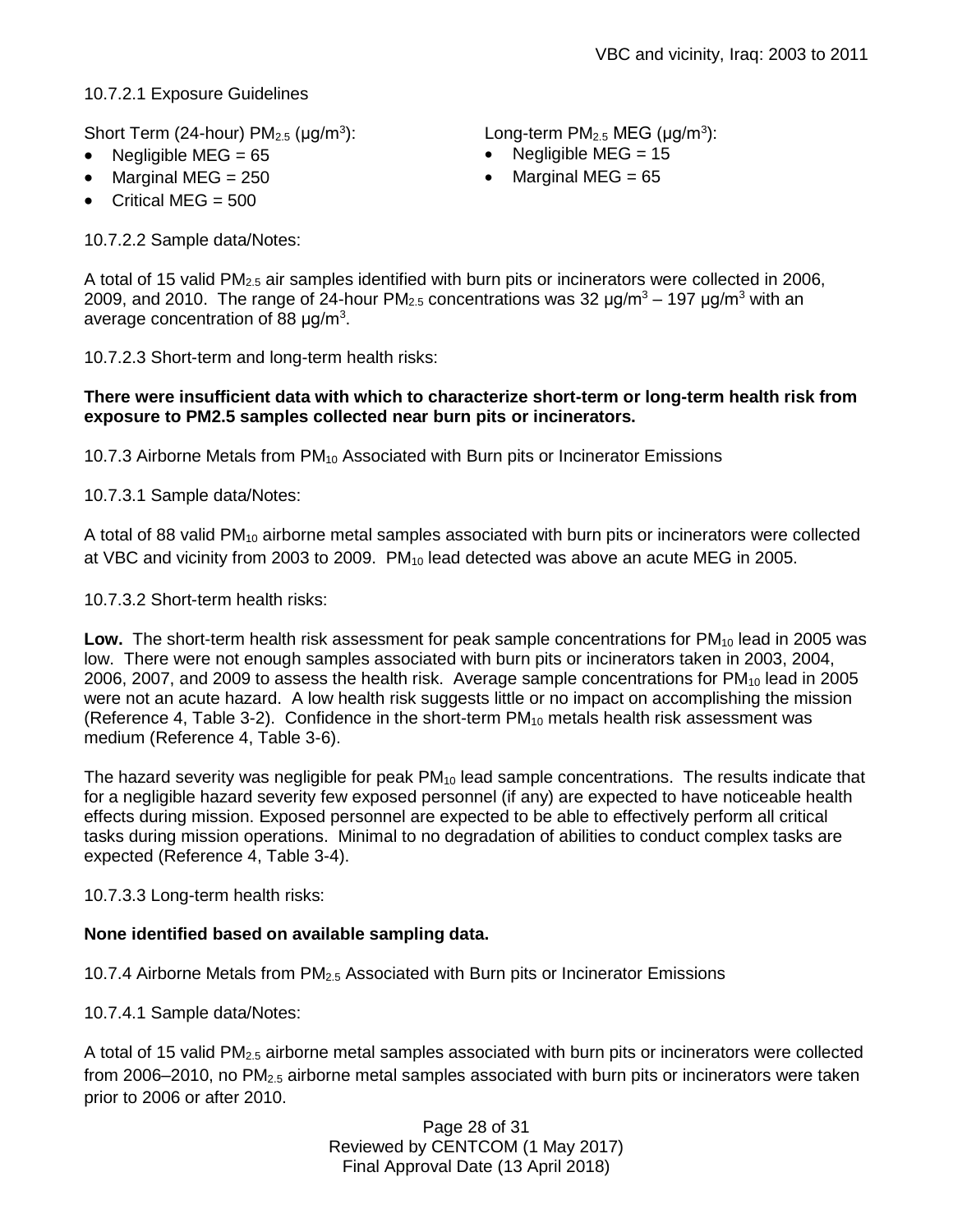10.7.4.2 Short-term and long-term health risks:

### **There were insufficient data with which to characterize short-term or long-term health risk from exposure to PM2.5 samples collected near burn pits or incinerators.**

10.7.5 Volatile Organic Compounds (VOCs) and Semi-Volatile Organic Compounds (SVOCs) Associated with Burn pits or Incinerator Emissions

10.7.5.1 Sample data/Notes:

A total of 22 valid VOC and SVOC air samples identified with burn pits were collected in VBC and vicinity from 2004 to 2011. No VOCs or SVOCs were detected.

10.7.5.2 Short-term and long-term health risks:

### **There were insufficient data with which to characterize short-term and long-term health risk from exposure to VOCs and SVOCs, however no parameters exceeded 1-year MEGs.**

### 10.8 Lithium Battery Warehouse Fire

A week-long fire took place at a lithium battery warehouse near Camp Brooklyn in 2009. Air sampling results indicated that sulfur dioxide did not appear to substantially impact the overall air quality of Camp Brooklyn or VBC but was a potential acute hazard concern. First responder personnel wore selfcontained breathing apparatuses and were not exposed to sulfur dioxide emissions. Personnel outside of the hazard zone may have experienced mild irritation of the eyes or respiratory tract for a short-term duration and such exposures were not likely severe enough to pose a chronic, long-term health hazard. However individuals affected by exposure to the emissions were not identified (Reference 31).

# **11 References<sup>1</sup>**

 $\overline{a}$ 

- 1. Defense Occupational and Environmental Health Readiness System (referred to as the DOEHRS-EH database) at https://doehrs-ih.csd.disa.mil/Doehrs/. Department of Defense (DoD) Instruction 6490.03, *Deployment Health*, 2006.
- 2. DoDI 6055.05, Occupational and Environmental Health, 2008.
- 3. Joint Staff Memorandum (MCM) 0017-12, Procedures for Deployment Health Surveillance, 2012.
- 4. USAPHC TG230, June 2013 Revision.

Page 29 of 31 Reviewed by CENTCOM (1 May 2017) Final Approval Date (13 April 2018)

<sup>&</sup>lt;sup>1</sup> NOTE. The data are currently assessed using the 2013 TG230. The general method involves an initial review of the data which eliminates all chemical substances not detected above 1-yr negligible MEGs. Those substances screened out are not considered acute or chronic health hazards so are not assessed further. For remaining substances, acute and chronic health effects are evaluated separately for air water (soil is only evaluated for long term risk). This is performed by deriving separate short-term and long term population exposure level and estimates (referred to as population exposure point concentrations (PEPC)) that are compared to MEGs derived for similar exposure durations. If less than or equal to negligible MEG the risk is Low. If levels are higher than negligible then there is a chemical-specific toxicity and exposure evaluation by appropriate SMEs, which includes comparison to any available marginal, critical or catastrophic MEGs. For drinking water 15 L/day MEGs are used for the screening while site specific 5-15 L/day are used for more detailed assessment. For nondrinking water (such as that used for personal hygiene or cooking) the 'consumption rate' is limited to 2 L/day (similar to the EPA) which is derived by multiplying the 5 L/day MEG by a factor of 2.5. This value is used to conservatively assess non drinking uses of water.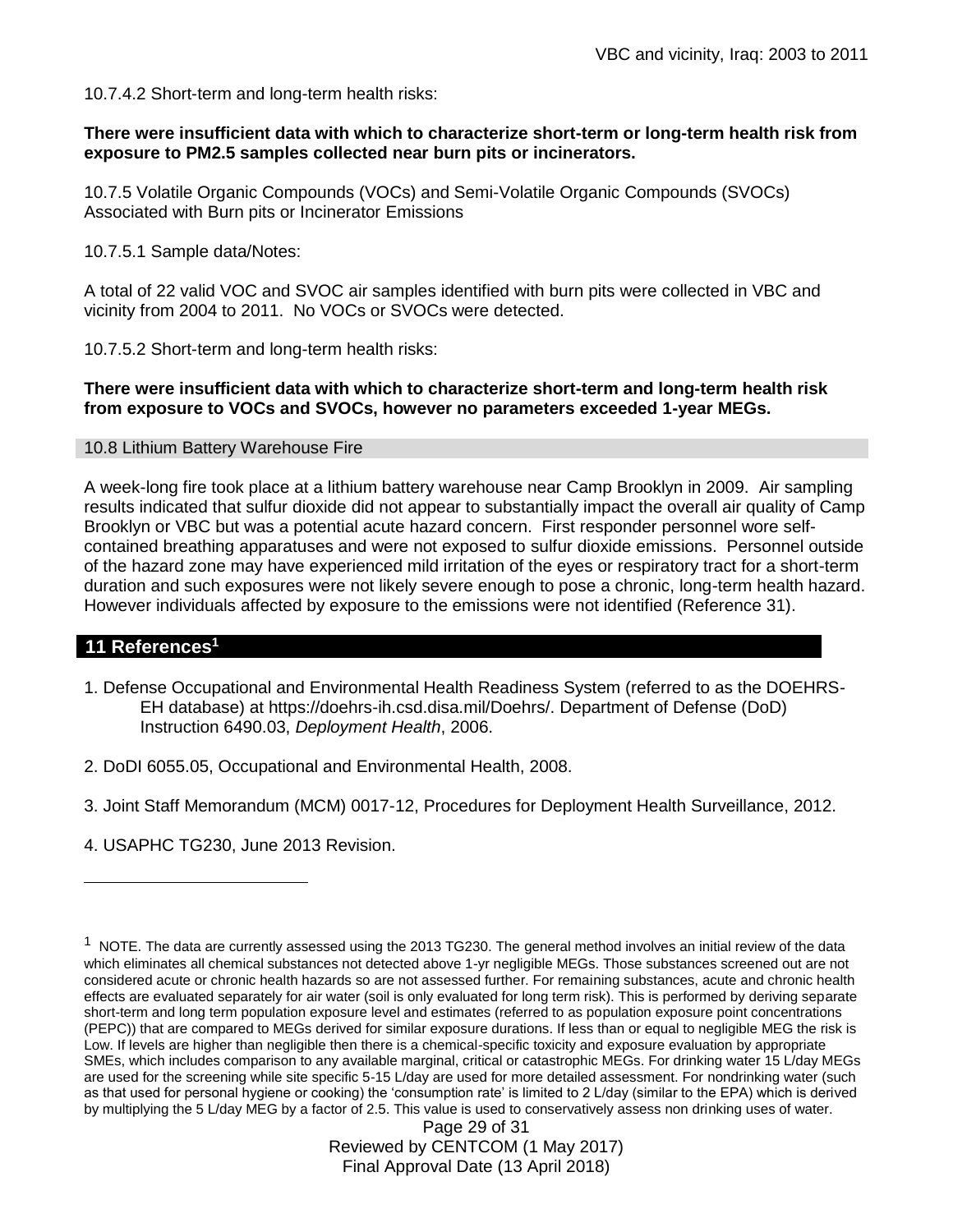- 5. DoD MESL Data Portal: https://mesl.apgea.army.mil/mesl/.Some of the data and reports used may be classified or otherwise have some restricted distribution.
- 6. Modification 12 to United States Central Command Individual Protection and Individual Unit Deployment Policy, 02 December 2013.
- 7. Armed Forces Pest Management Board: http://www.afpmb.org/content/venomous-animals-countryi#Iraq. U.S. Army Garrison - Forest Glen, Silver Spring, MD.
- 8. Clinical Toxinology Resources: http://www.toxinology.com/. University of Adelaide, Australia.
- 9. Goldman RF. 2001. Introduction to heat-related problems in military operations. In: Textbook of military medicine: medical aspects of harsh environments Vol. 1, Pandolf KB, and Burr RE (Eds.), Office of the Surgeon General, Department of the Army, Washington DC.
- 10. IOM (Institute of Medicine). 2011. Long-term health consequences of exposure to burn pits in Iraq and Afghanistan. Washington, DC: The National Academies Press.
- 11. Environmental Health Site Assessment (EHSA) Victory Base Complex (VBC), 2006.
- 12. Environmental Baseline Survey (EBS) for Victory Base, Iraq, 2003.
- 13. Environmental Health Site Assessment (ESHA) for Sather Air Force Base, 12 August 2005.

14. Sather Air Force Base Environmental Health Assessment Review and Update, 21 April 2010, June 2010.

15. 926<sup>th</sup> Medical Detachment. Base Camp Assessment Team Preventive Medicine Report Sather Air Base. December 2010.

16. 2-1 AAB. USA-C Base Camp Assessment JSS Constitution. 14 December 2010.

17. 898<sup>th</sup> Medical Detachment. Base Camp Assessment of Camp Cropper. 21 December 2005.

18. 12th Medical Detachment. Base Camp Assessment of Camp Cropper. 26 April 2005.

19. 898th Medical Detachment. Base Camp Assessment Report: Cropper. 13 February 2006.

20. 898th Medical Detachment. Base Camp Assessment Report: Camp Cropper. 23 January 2006.

21. 535<sup>th</sup> Military Police Battalion. Base Camp Assessment of Camp Cropper. 31 August 2007.

22. HHC, 324<sup>th</sup> Military Police Battalion. Base Camp Assessment of Camp Cropper. 29 February 2008.

23. 926th Medical Detachment. Base Camp Assessment Team Preventive Medicine Report Camp Liberty-West. December 2010.

24. 926th Medical Detachment. Base Camp Assessment Team Preventive Medicine Report Camp Liberty-East. December 2010.

> Page 30 of 31 Reviewed by CENTCOM (1 May 2017) Final Approval Date (13 April 2018)